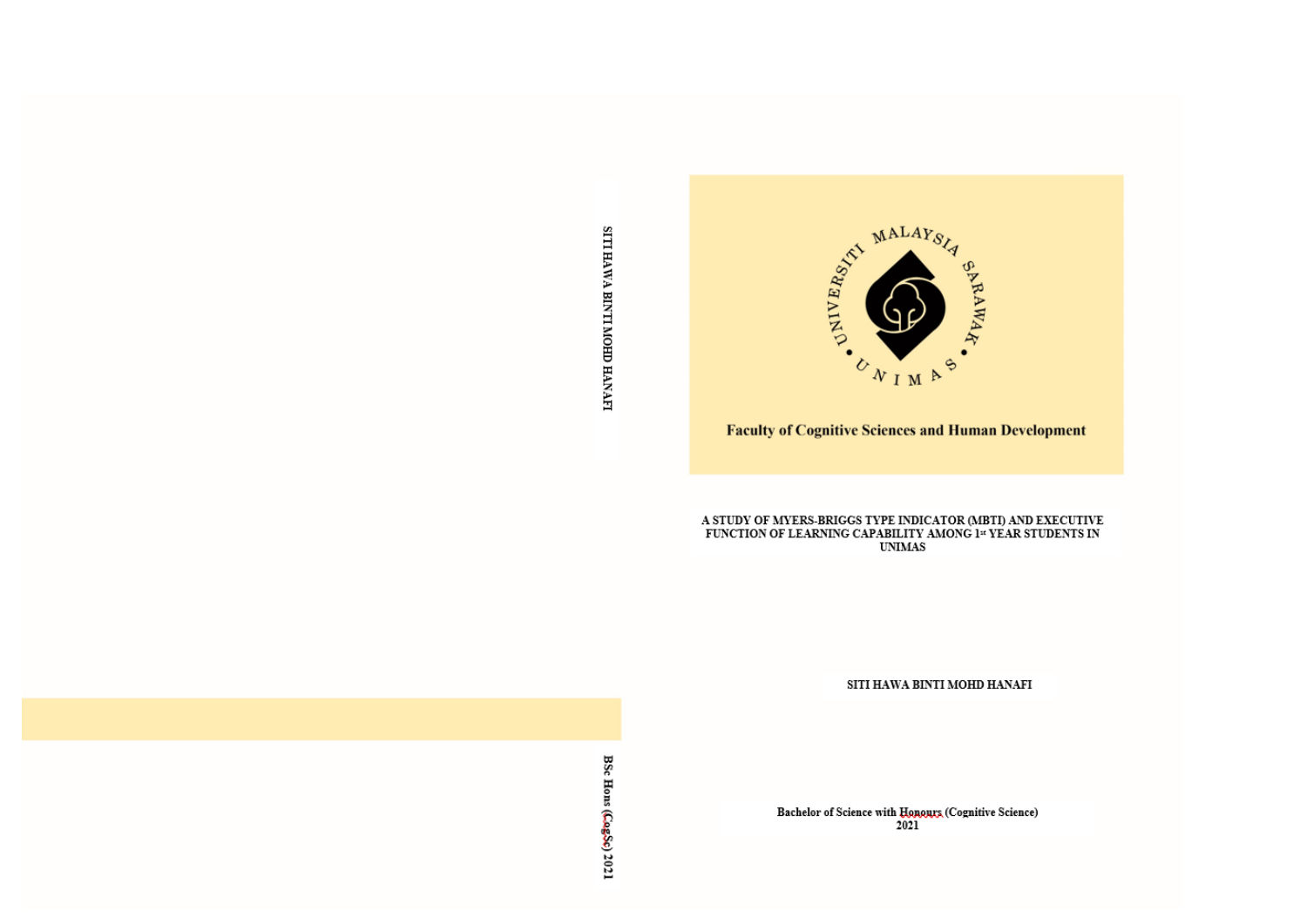#### **UNIVERSITI MALAYSIA SARAWAK**

|                              | Grade: $\overline{A}$                        |   |
|------------------------------|----------------------------------------------|---|
|                              | Please tick one<br>Final Year Project Report | ⊠ |
|                              | Masters                                      |   |
|                              | PhD                                          |   |
| DECLARATION OF ORIGINAL WORK |                                              |   |

This declaration is made on the 11 day of JULY year 2021.

#### **Student's Declaration**:

I, SITI HAWA BINTI MOHD HANAFI, 67741, FACULTY OF COGNITIVE SCIENCES AND HUMAN DEVELOPMENT, hereby declare that the work entitled, TEST AND SEE is my original work. I have not copied from any other students' work or from any other sources with the exception where due reference or acknowledgement is made explicitly in the text, nor has any part of the work been written for me by another person.

11 JULY 2021

 $\frac{1}{2}$  , the contract of the contract of the contract of the contract of the contract of the contract of the contract of the contract of the contract of the contract of the contract of the contract of the contract of t

SITI HAWA BINTI MOHD HANAFI (67741)

#### **Supervisor's Declaration:**

I, DR. HANIM NASARUDDIN , hereby certify that the work entitled, TEST AND SEE was prepared by the aforementioned or above mentioned student, and was submitted to the "FACULTY" as a \*partial/full fulfillment for the conferment of BACHELOR OF SCIENCE WITH HONOURS (COGNITIVE SCIENCE), and the aforementioned work, to the best of my knowledge, is the said student's work

Received for examination by: \_\_\_\_\_\_\_\_\_\_\_\_\_\_\_\_\_\_\_\_\_\_\_\_\_\_\_\_\_\_\_ Date: \_\_\_\_\_\_\_\_\_\_\_\_\_\_\_\_\_\_\_\_

hanin 11 JULY 2021

(DR. HANIM NASARUDDIN)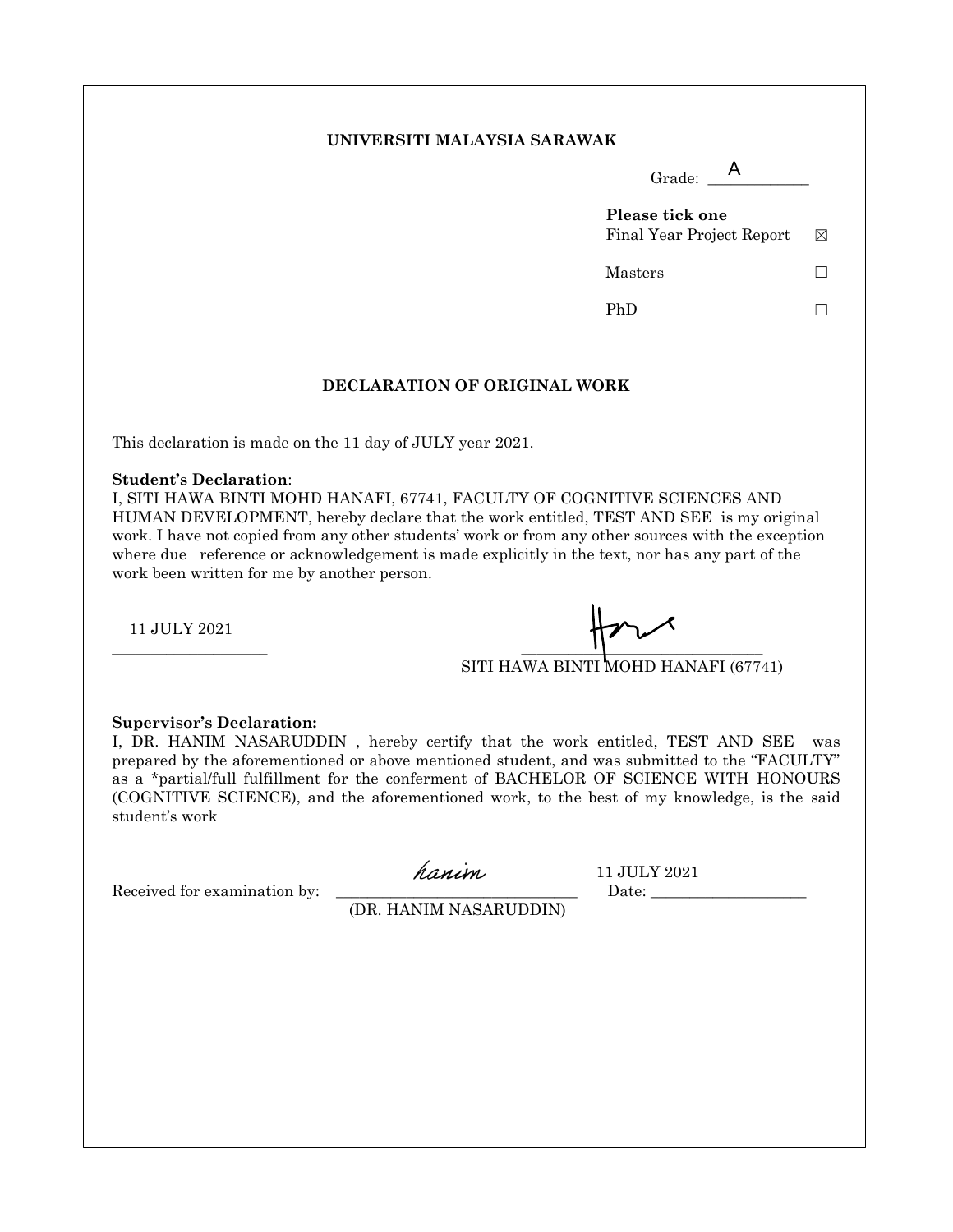I declare this Project/Thesis is classified as (Please tick  $(\forall)$ ):

☐ **CONFIDENTIAL** (Contains confidential information under the Official Secret Act 1972)**\*** □ **RESTRICTED** (Contains restricted information as specified by the organisation where research was done)**\***

# ☒ **OPEN ACCESS**

I declare this Project/Thesis is to be submitted to the Centre for Academic Information Services (CAIS) and uploaded into UNIMAS Institutional Repository (UNIMAS IR) (Please tick  $(\vee)$ ):

☒ **YES**

☐ **NO**

# **Validation of Project/Thesis**

I hereby duly affirmed with free consent and willingness declared that this said Project/Thesis shall be placed officially in the Centre for Academic Information Services with the abide interest and rights as follows:

- This Project/Thesis is the sole legal property of Universiti Malaysia Sarawak (UNIMAS).
- The Centre for Academic Information Services has the lawful right to make copies of the Project/Thesis for academic and research purposes only and not for other purposes.
- The Centre for Academic Information Services has the lawful right to digitize the content to be uploaded into Local Content Database.
- The Centre for Academic Information Services has the lawful right to make copies of the Project/Thesis if required for use by other parties for academic purposes or by other Higher Learning Institutes.
- No dispute or any claim shall arise from the student himself / herself neither a third party on this Project/Thesis once it becomes the sole property of UNIMAS.
- This Project/Thesis or any material, data and information related to it shall not be distributed, published or disclosed to any party by the student himself/herself without first obtaining approval from UNIMAS.

|                      | ひつ                            | hanim                   |
|----------------------|-------------------------------|-------------------------|
| Student's signature: |                               | Supervisor's signature: |
|                      | Date: $11 \text{ July } 2021$ | Date: $11$ July 2021    |

Current Address:

Universiti Street 1 Universiti Street 2

Notes: **\*** If the Project/Thesis is **CONFIDENTIAL** or **RESTRICTED**, please attach together as annexure a letter from the organisation with the date of restriction indicated, and the reasons for the confidentiality and restriction.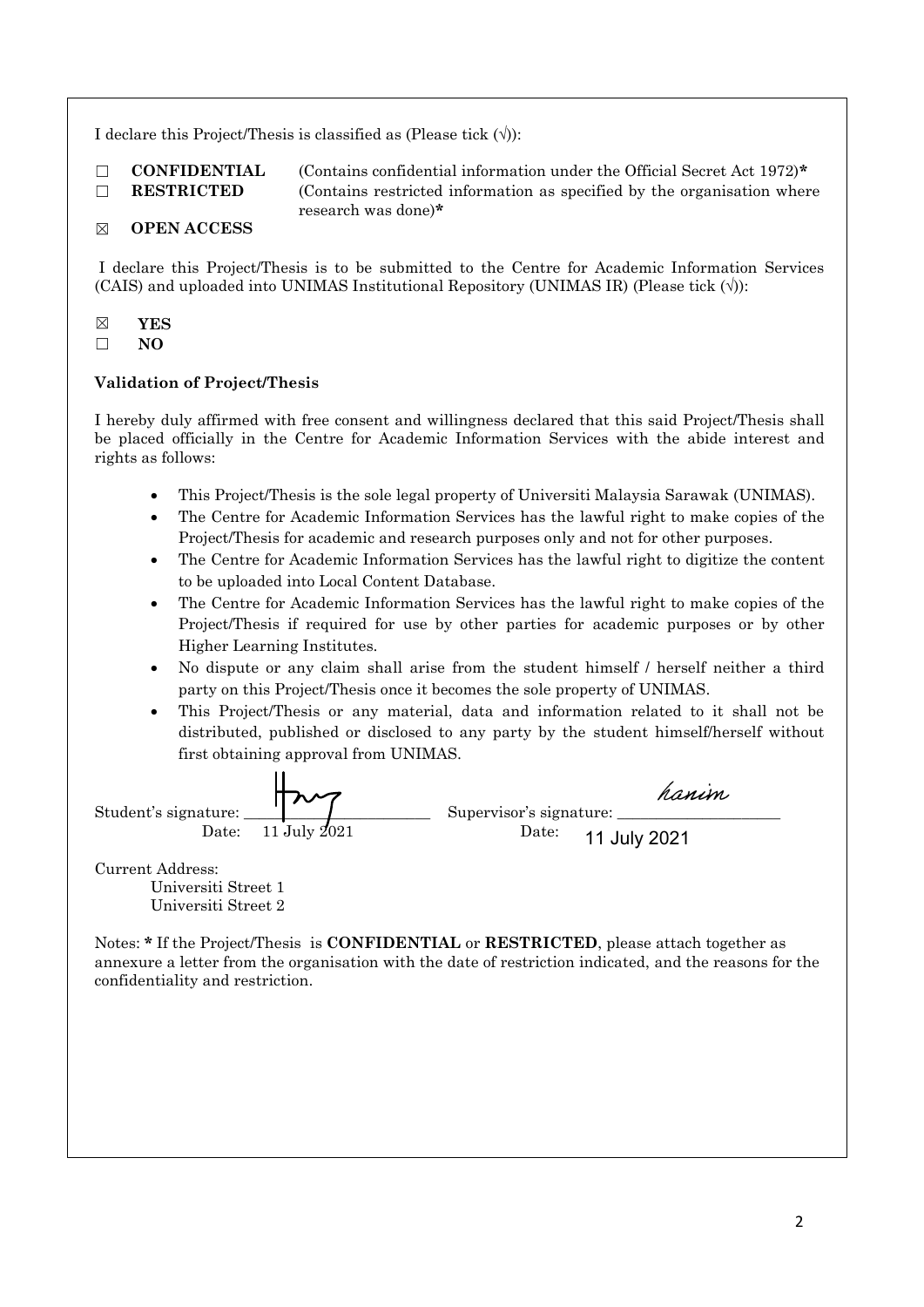# **A STUDY OF MYERS-BRIGGS TYPE INDICATOR (MBTI) AND EXECUTIVE FUNCTION OF LEARNING CAPABILITY AMONG 1st YEAR STUDENTS IN UNIMAS**

# SITI HAWA BINTI MOHD HANAFI

This project is submitted in partial fulfilment of the requirements for a Bachelor of Science with Honours (Cognitive Science)

Faculty of Cognitive Sciences and Human Development UNIVERSITI MALAYSIA SARAWAK (2021)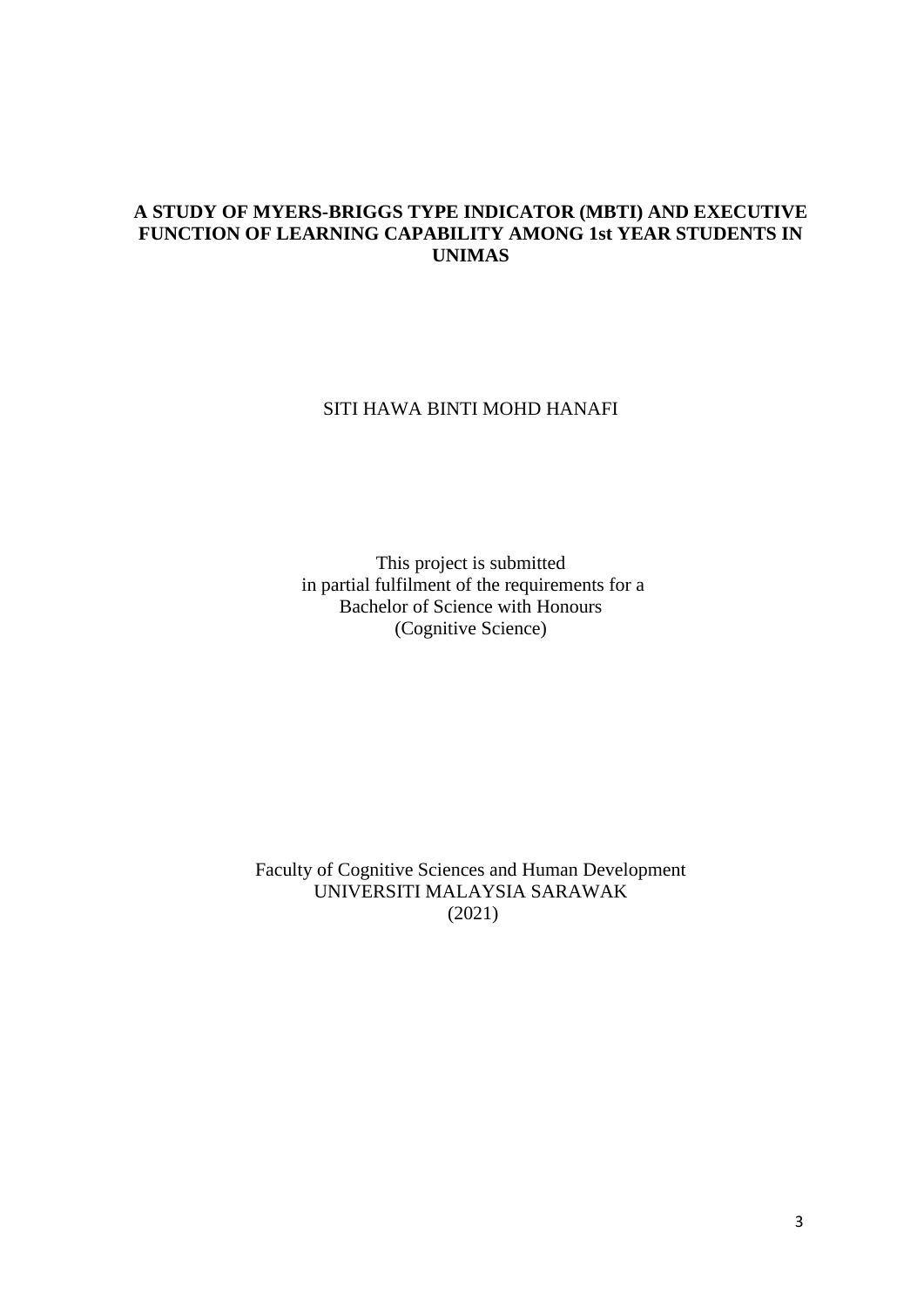The project entitled 'A Study Of Myers-Briggs Type Indicator (MBTI) and Executive Function of Learning Capability Among 1st Year Students in UNIMAS' was prepared by Siti Hawa Binti Mohd Hanafi and submitted to the Faculty of Cognitive Sciences and Human Development in partial fulfillment of the requirements for a Bachelor of Science with Honours (Cognitive Science)

Received for examination by:

# hanim

----------------------------------- (DR HANIM NASARUDDIN)

> Date: 11th JULY 2021 -----------------------------------

> > **Grade** A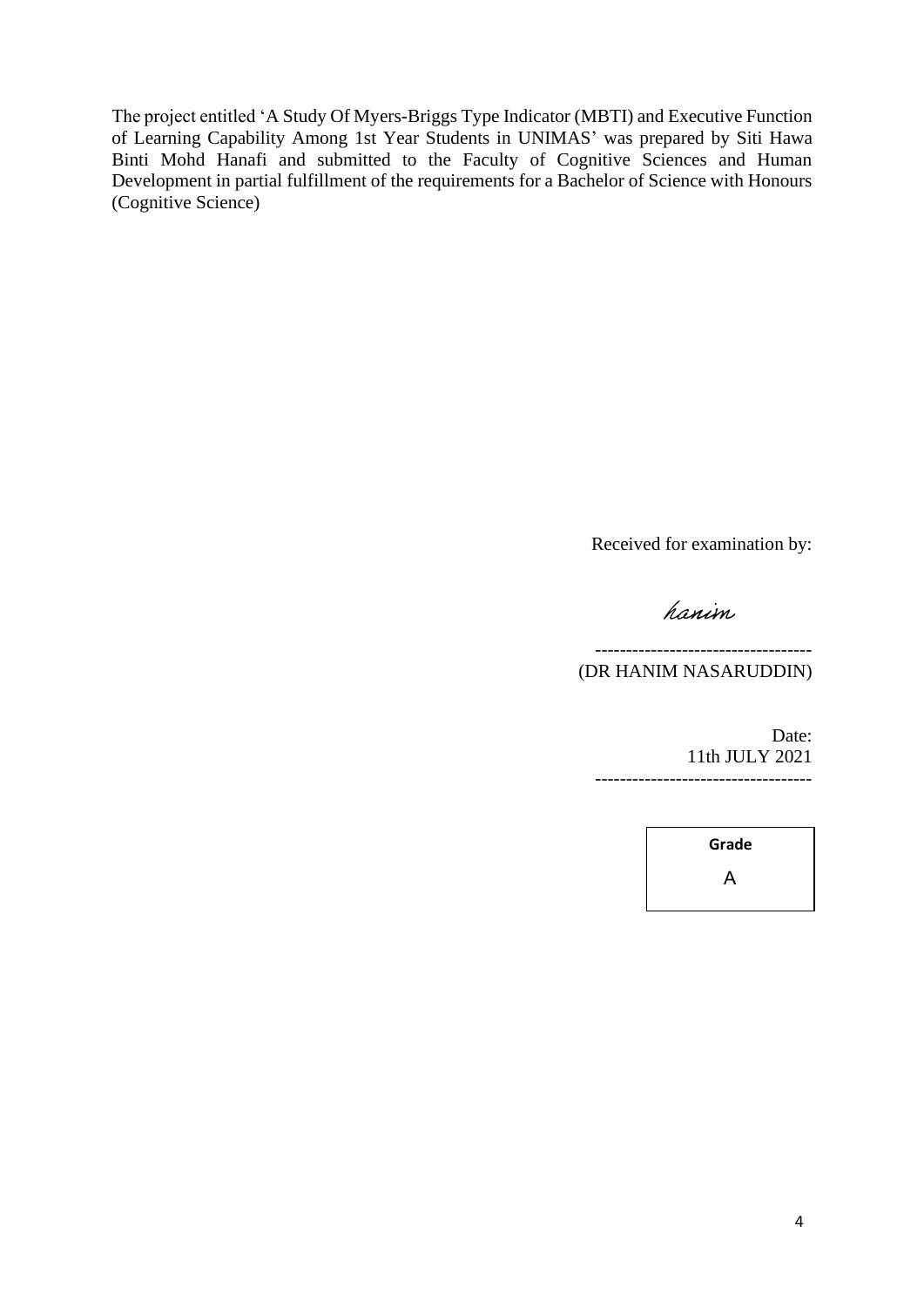# **ACKNOWLEDGMENTS**

Through this, I would like to show my gratitude and grateful to Allah, my lord. It all comes through hard work, patience, endurance, and strengths to complete this work all together. There was a moment when I feel scared, nervous, and could not even lift my finger to move forward and stay motivated while working on this task. Thanks to Allah, who lend me a huge courage and clarity to continue this work until I able to touch the finish line.

Lecturers, especially my supervisor, Dr. Hanim Nasaruddin, who gave me a tremendous effort and wonderful support whenever I stumbled through out the process of completion. To my parents and family, no word could describe my love towards you. I feel bless when I am thinking about you, and my entire relatives, friends, I appreciate for every effort, helps, supports, and even all kind of gestures you gave to me throughout we were spend time together. I thank to all the participants for investing your precious time to answer the survey question during this project.

Your kindness is something I will remember and cherish at most.

"*From strangers to someone and from someone to somebody, and I hope that somebody lead to something great" – Hawa*

Thank you with all love.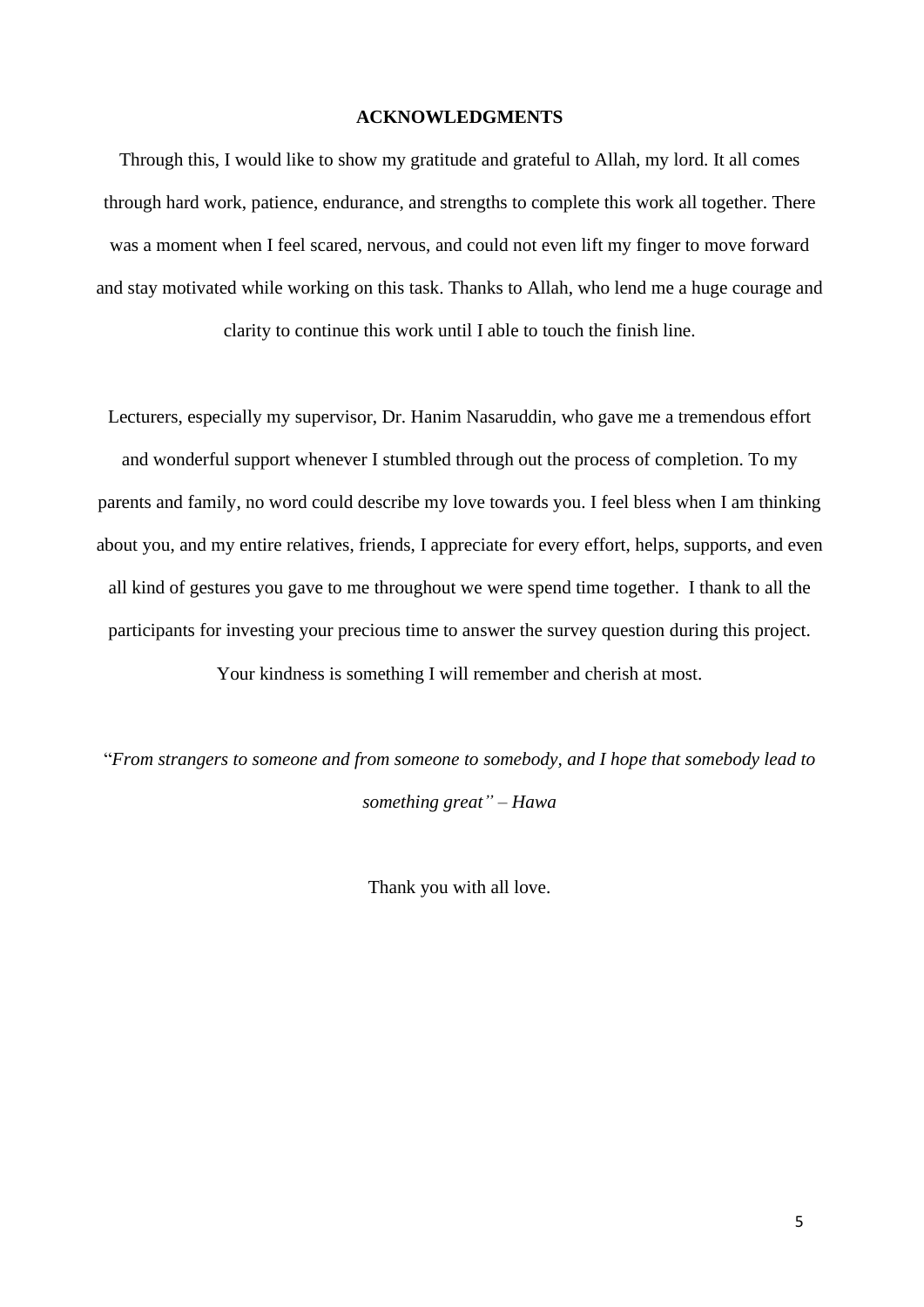# **Table of Contents**

| <b>Chapter</b> | <b>Contents</b>                                    | <b>Page Number</b> |
|----------------|----------------------------------------------------|--------------------|
| 1              | Chapter 1: Introduction                            |                    |
|                | 1.1 Background of Study                            | 7                  |
|                | 1.2 Importance of Study                            | 9                  |
|                | 1.3 Research Question                              | 10                 |
|                | 1.4 Objectives                                     | 10                 |
| 2              | Chapter 2: Literature Review                       |                    |
|                | 2.1 Theory Framework                               | 10                 |
|                | 2.2 Argument & Criticism                           | 12                 |
|                | 2.3 Overview & Significance                        | 13                 |
| 3              | <b>Chapter 3: Research Methodology</b>             |                    |
|                | 3.1 Research design                                | 16                 |
|                | 3.2 Subject & Sample Size                          | 16                 |
|                | 3.3 Inclusion & Exclusion                          | 17                 |
|                | 3.4 Data Collection Procedure                      | 17                 |
|                | 3.5 Data Analysis Procedure                        | 18                 |
| 4              | Chapter 4: Analysis & Result                       |                    |
|                | 4.1 Descriptive Analysis                           | 19                 |
|                | 4.2 Inferential Analysis                           |                    |
|                | 4.2.1 Independent T-test between gender and EF and | 21                 |
|                | gender and self-motivation                         |                    |
|                | 4.2.2 One way ANOVA between EF and MBTI            | 23                 |
|                | 4.2.3. Multiple Regression between EF, gender,     | 26                 |
|                | MBTI, and self-motivation                          |                    |
| 5              | Chapter 5: Discussion & Conclusion                 | 29                 |
|                | References                                         | 32                 |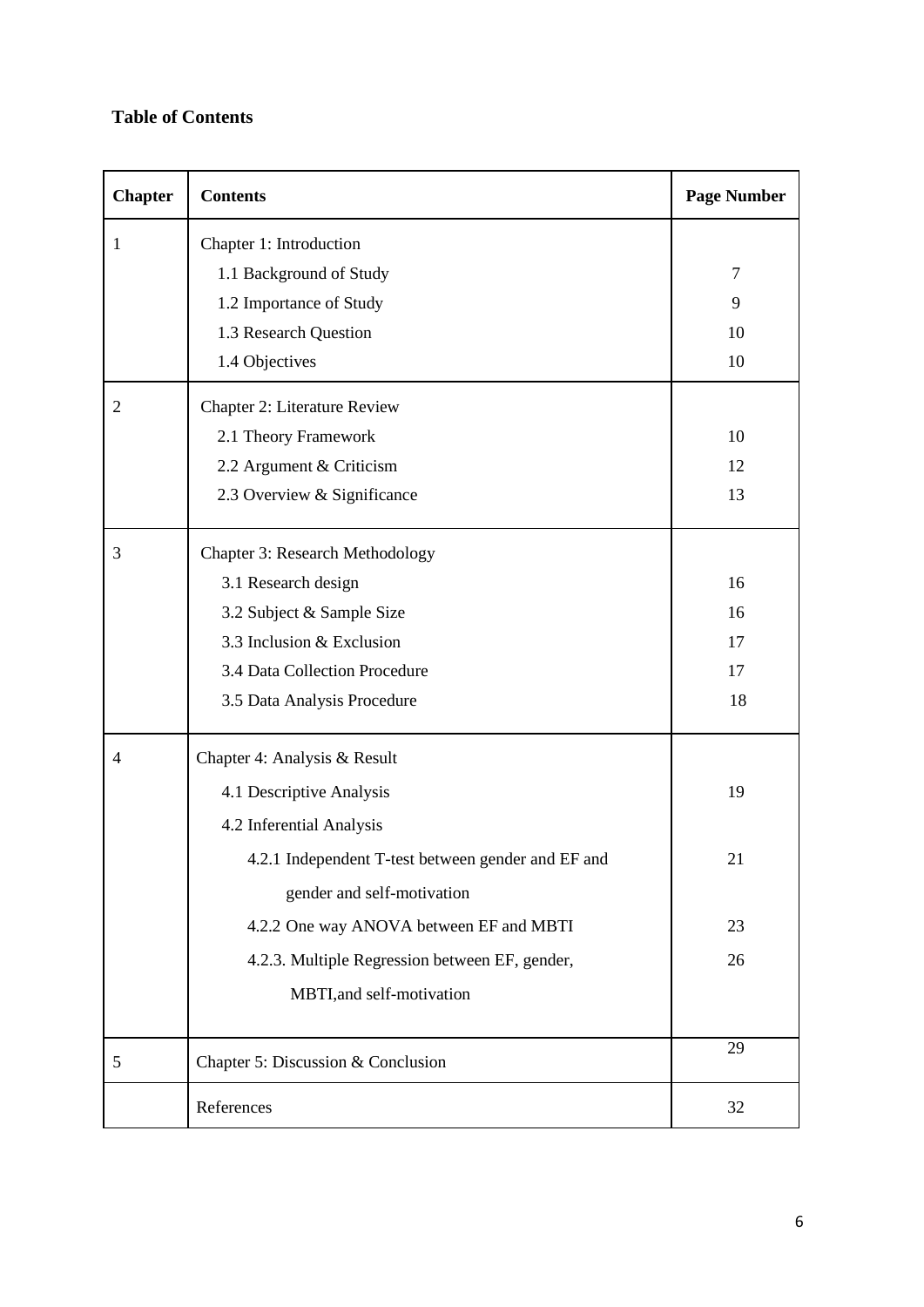# **Chapter 1: Introduction**

# **1.1 Background of Study**

The truth understanding about Myers-Briggs Personality Type which simply known as MBTI, stated by Cherry (2020) that self-report inventory was once created to point out about traits and behaviour of people, interest, and ability in term of psychological nature. The study form was invented by Isabel Myers and her mother Katherine Briggs which also discover and went through by several research studies about cognitive function on personality test, proposed by a scientist named Carl Jung. Today, the invention MBTI inventory is a gift towards society nowadays, moreover recently it becomes a phenomenon which the test is widely used as psychological instruments around the world.

Cherry (2020) stated that Briggs was inspired by her daughter future husband named Clarence Myers, thus she started to research a personality type theory. It was clearly that Myers noticed about her son in-law, the way he gives a thought about his perception to see every single movement that happened into this world. Her son inlaw was a muse to Myers for her to go in depth of the study of personality type theory for a better understanding. A huge influence towards the development of project was triggered by World War II. Myers imagine about the world with compassion and understand towards each other through her objectives in terms of humanity collective behaviour, this could lead them to work together for a better place to serve the world, thus, there would be less conflict.

The history in the making of Myers's theory was happened when she thought about to make a better place during the post-war world. Thus, she intended to bring people along with her brilliant solutions, while at the same time, as she wants to give people an access to their psychological nature as well as understand about themselves and others would be a major factor to help her achieve her goals about the world as a better place. This is probably one of the reasons she invented the indicator and took a deep research for the development of throughout her life. In about 20 years on develop the idea of the questions while making a valid instrument and theory. The instrument of the indicator was published in 1962. MBTI as a tool to measure cognitive functions such behaviour, emotions, learning styles, thinking skills and etc.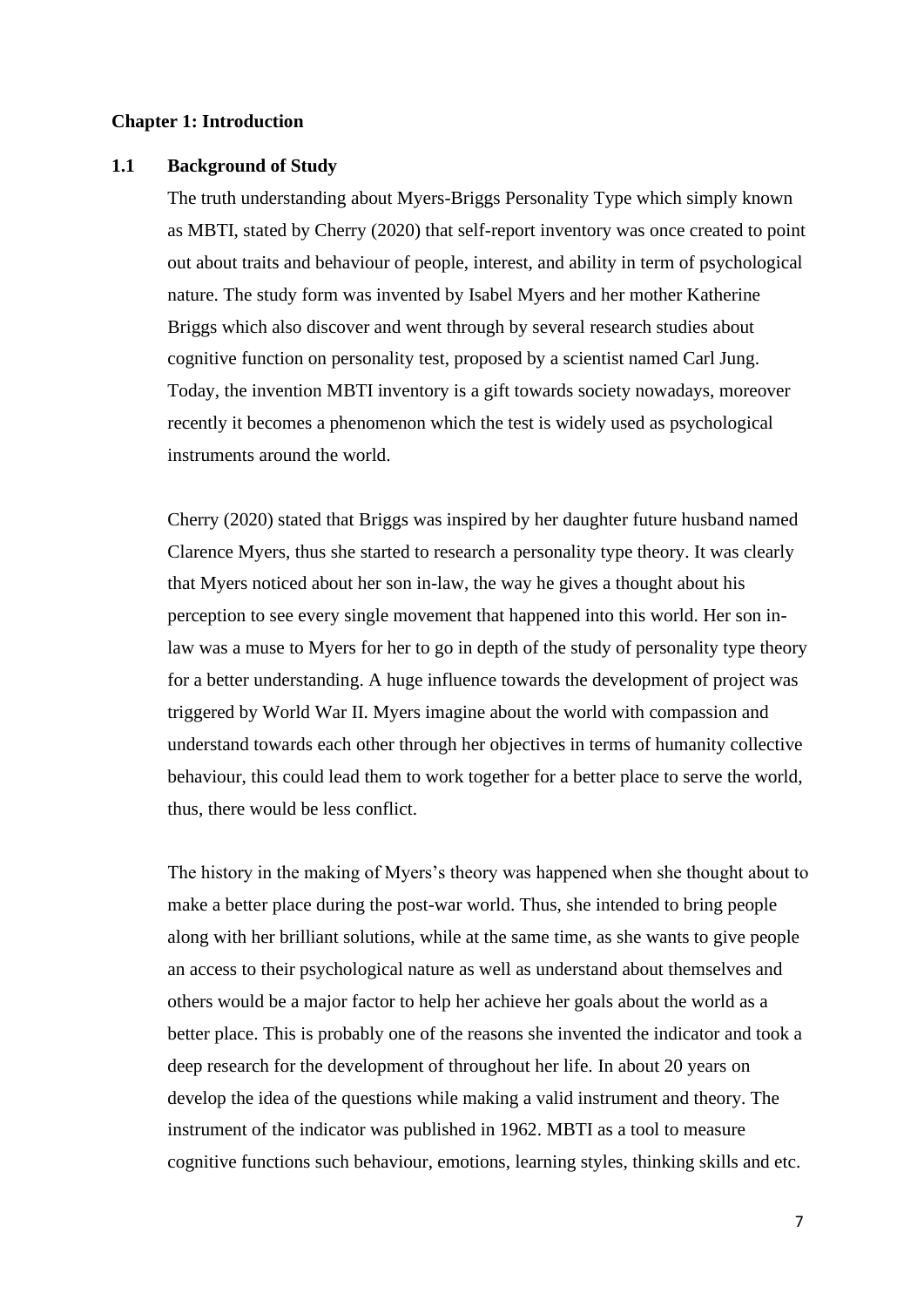According to Carl Jung, he found out that Myers Brigg Personality helps him in advanced to study people's learning styles based on some tests. Executive Cognitive Function which known as "EF".

Executive function simplified as EF includes brain functioning area process such as attention, working memory, thinking skills, and many more, as people lives through employing their functions in their daily life as it helps them to learn and manage themselves. The test of executive cognitive usually shows the relationship between their performance can affect their cognition as well, which means a person who has difficulties to control their executive functions tendency to struggle with focus, handle emotions and among other things related. Some people understand that EF as "the process system of the brain" due to the nature of human or something related to their cognitive development whether through experience or formal learning which involve pragmatic skills, thinking skills, or the way they manage their daily life. One has proposed about a person who went through difficulties on their EF will likely affects their cognitive development whether it comes from home, school, and even life. There are few main areas of executive function such as

- (i) Working memory
- (ii) Flexible Thinking
- (iii) Inhibitory control
- (iv) Regulating emotions
- (v) Self-monitoring

Executive cognitive functioning usually develops rapidly in early childhood and possibly in the age of between 13 years to 18 years old. It is totally normal to see children at younger age may be lack in certain area compared to their peers, but it is not likely to be permanent due to the change possibility. There is no precise research to know whether the older they are, the less problems arise. Many adolescents failed to get their best learning styles, without knowing who they are and what could possible way they can do to improve their cognitive skill. They know less about themselves which likely to follow everything without knowing whether it is good for them or not.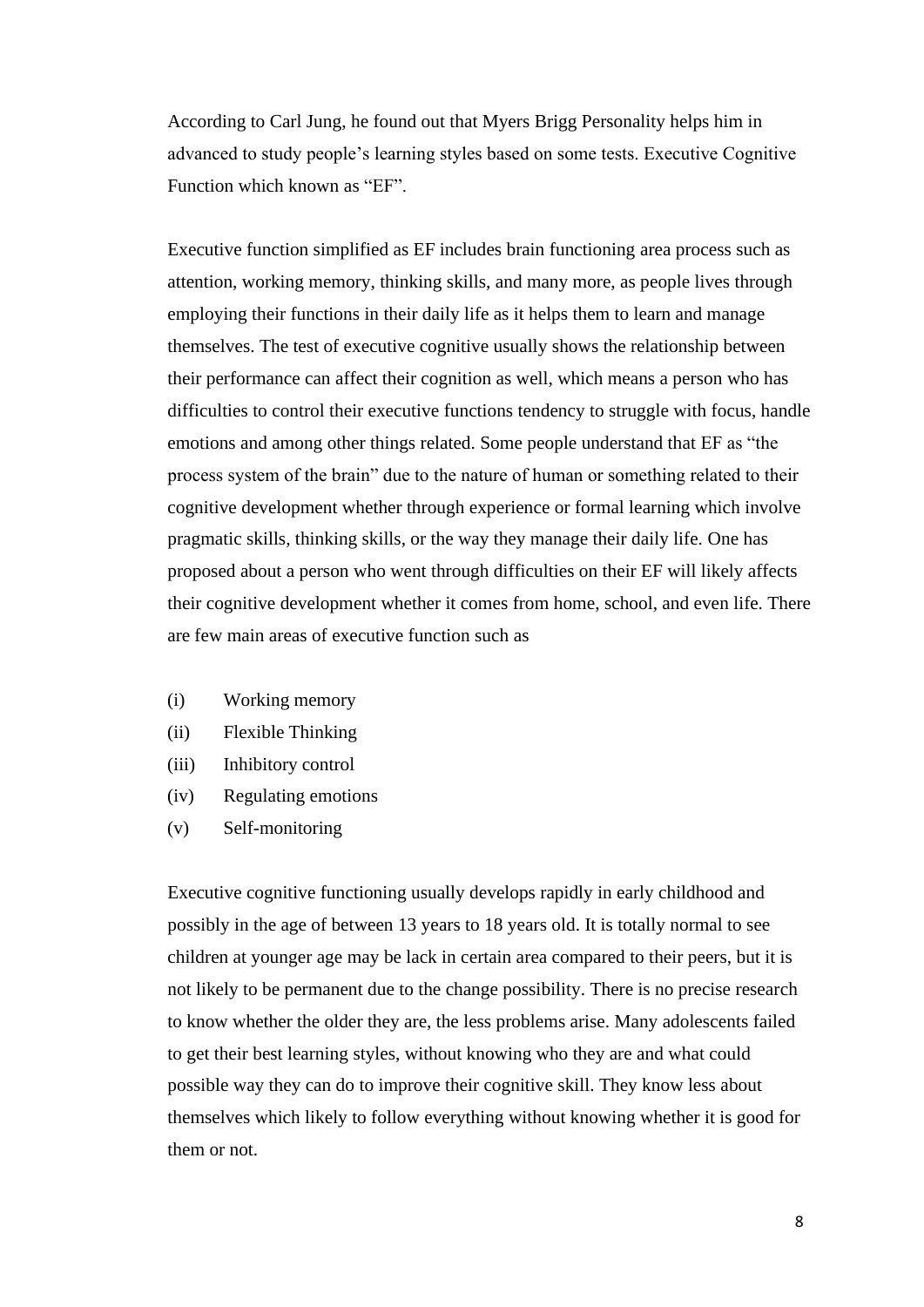#### **1.2 Importance of Studies**

Why MBTI is being thought about as one thing fascinating for the subject chosen? A gift from few previous articles concerning topic connected (similarly to the subject or relatable). There are several things that happen in our body and mind whereas we have a tendency, to do one thing. People particularly kids and adolescent use EF skills inside their daily activities but EF create an obstacles and sophisticated construct to live. Wallisch, M Little, Dean, & Dunn (2017) declared there are several measures of EF lack pertinence to lifestyle. As we go through the previous research, mostly it was about a method to look at, measurement, performance, and tasks of EF in adolescence specifically to the age in vary between thirteen to seventeen years recent and much of individuals with learning challenges struggle with executive cognitive functions too.

According to the Understood Team, the difficulties in terms of process their EF will cause hassle with learning. meantime this might indicate as a main think about terms of EF, but this does not mean someone has difficulties in EF came upon as lazy or not intelligent. A person that struggles with EF perform is even as good in their work even as laborious as others. Testing ought to be done as a part of a full analysis that appears in several areas of EF especially when it comes to their studying. The experiment process form which the researched focused on colleges students, to be resulted where the square measure usually done by psychologists. However, the square measure alternative varieties of professionals proceed in many sorts of testing. Therefore, the issues here are to check whether this research could be an indicate to test the effectiveness of Myers-Brigg Type Indicator (MBTI), to look at the executive cognitive functions.

We need to acknowledge the effects of having a trouble to control the executive cognitive functions. From there, having the mindset and determination to change ourselves for something better is crucial because no one can change us but ourselves. In this research, I will conduct a study of Myers Briggs type indicator (MBTI) to measure executive cognitive function of learning capability among school students by using a quantitative approach to collect the primary data from the participants.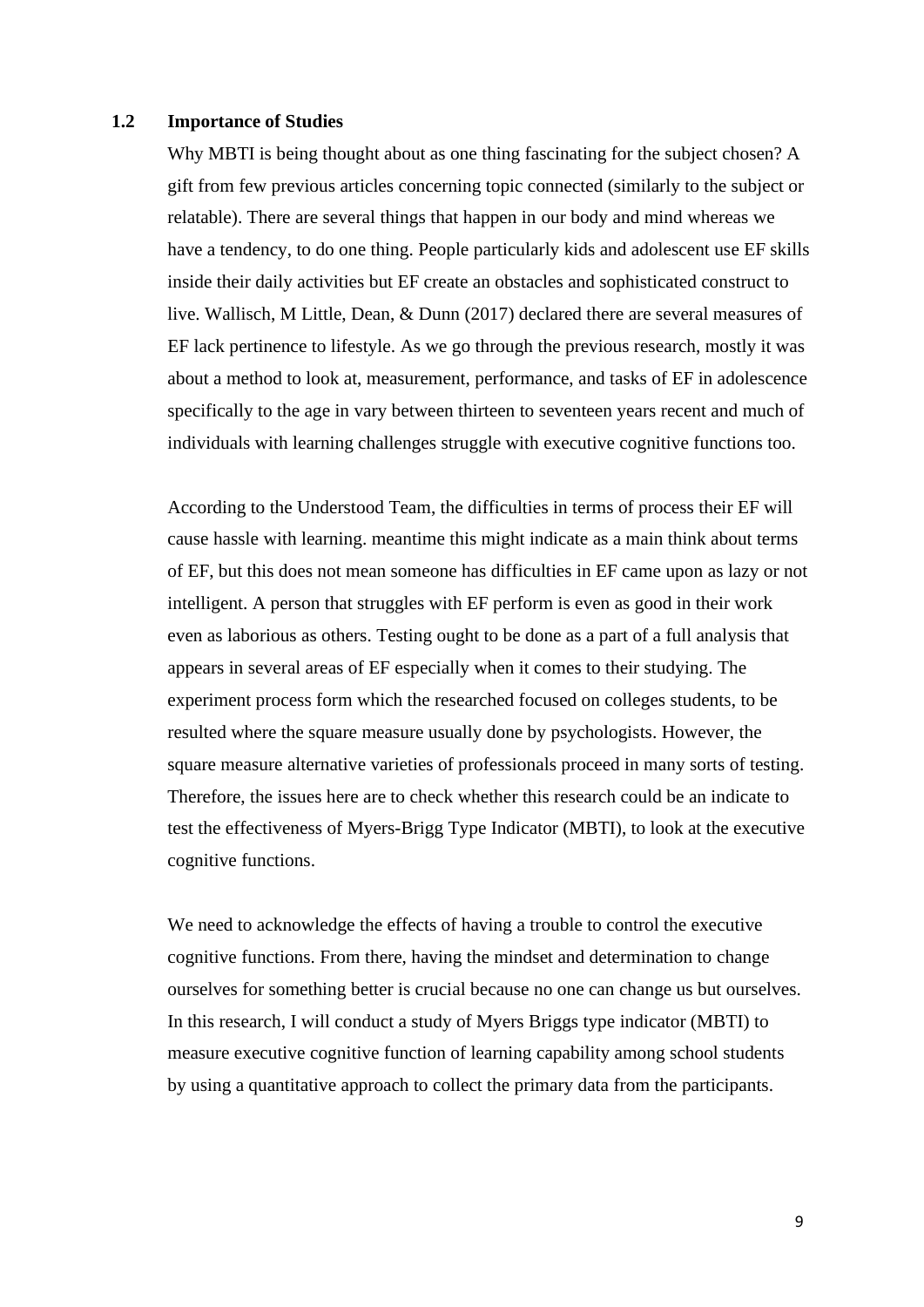# **1.3 Research Question**

The research questions are, 'Is there any association between gender and executive functions (EF) among 1st year students in UNIMAS?'. 'What is the association between executive functions (EF) and Myers Brigg Type Indicator (MBTI) towards their learning capability among the  $1<sup>st</sup>$  year students in UNIMAS?', 'What kind of association is there between gender, MBTI, self-motivation and EF towards their learning capability among 1<sup>st</sup> year students in UNIMAS?'. Does MBTI act as a relevant source to evaluate the executive cognitive functions among the secondary school students? What are the goals for this topic?

# **1.4 Objectives**

- (i) To examine the association between gender and executive functions (EF) among 1st year students in UNIMAS.
- (ii) To determine the relationship between MBTI and executive functions (EF) among 1st year students in UNIMAS
- (iii) To determine the relationship between gender, MBTI, self-motivation, and executive functions (EF) among 1st year students in UNIMAS.

# **Chapter 2: Literature Review**

# **2.1 Theory Framework**

The processes to do a measurement of executive cognitive function often related to medical diagnosis which is about the ability of children growth and development, mostly related to the mental state and their functions. However, this study is to carry out how likely their personality type could indicate as a factor towards their learning by carry an observation test on their executive function wellness. Most of the research are searching about the effects of the external environment towards their executive functions. Therefore, the researcher would like to find out the validity of the personality types, specifically in Myers-Briggs Type Indicator (MBTI), as to prove whether the test can be an effective measurement tool to measure someone's executive cognitive function towards their learning capability.

An event-related potential, or ERP, is that the electrophysiological response within the brain to a selected motor or psychological feature event (e.g., a stimulus). This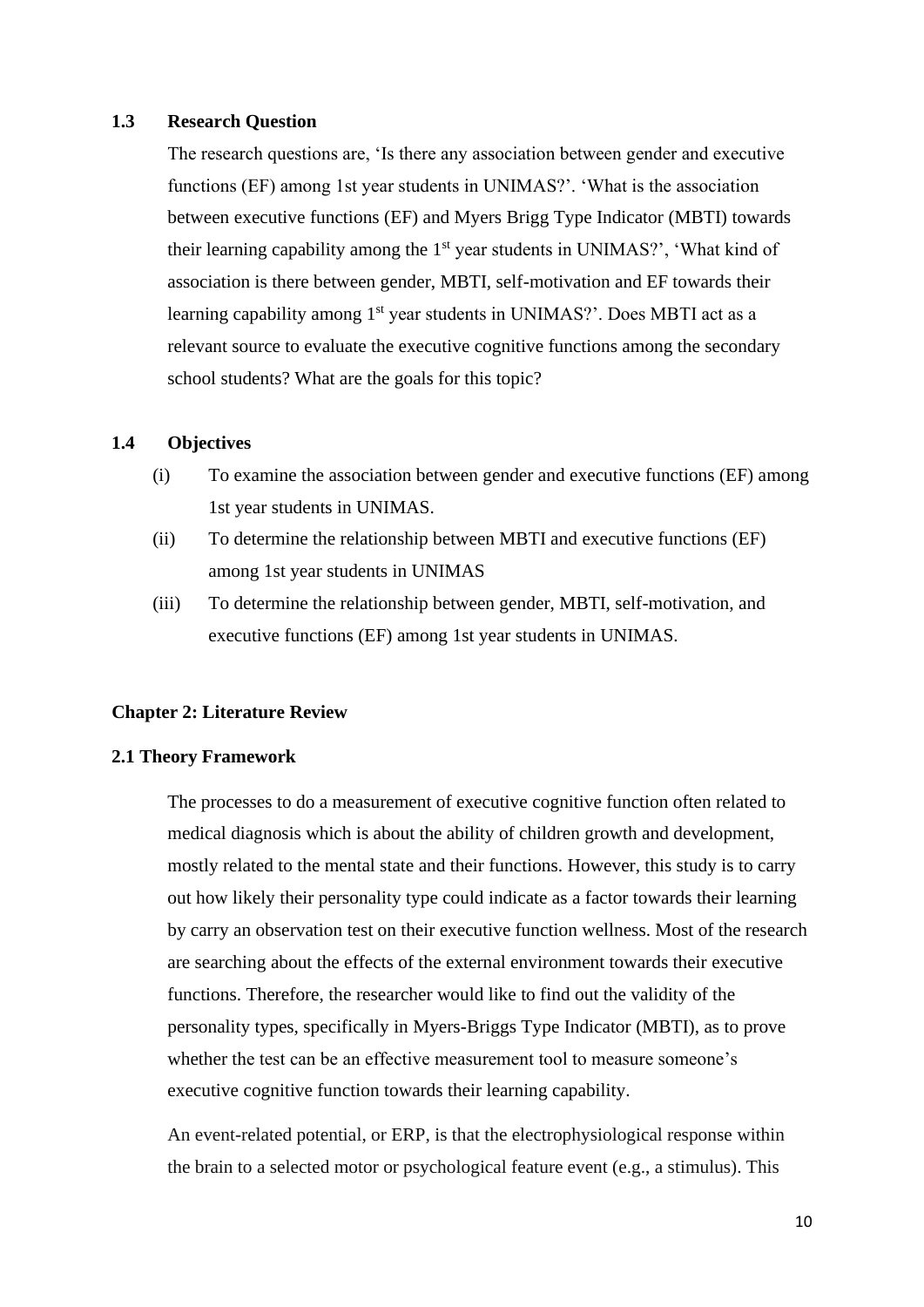information is often nearly anything: a flashing lightweight, a stunning sound, a blinking eyelid etc. So, at for the previous research is talking about how ERP manage to undermine that

can give knowledge into components supporting how official capacities create in children from preschool to youth (Downes, Bathelt, & De Haan, 2013). As it mentioned above, another definition to understand about executive cognitive functions are known as a set of cognitive components that allow a person to control their perception and actions in order to prepare, solve problems and accomplish goals. Throughout the lifetime, these abilities are significant, as it assists them to prepare for their academic achievement that is beneficial for their work performance in the future.

Here is you will be able to see, however government psychological feature functions, act collectively of significant element to watch. (Downes et al., 2013) noted that the major subcomponents of EF are represented as attention, inhibition, self-regulation, memory, cognitive flexibility, planning, organization, problem-solving, and performance. The other basic function includes inhibition as it connected to the unseemly motor response, early development and later development which called as higher-order executive functions, as well as designing and problem-solving. Therefore, clearly it stated where the executive cognitive functions were examined by using neuroimaging. Basically, the research found where the development of executive cognitive functions during childhood is profoundly to observe something related to the diseases such as schizophrenia and autism, usually about how the children are going to process when it comes to their critical thinking, working memory and other related functions. The frequent technique used which known as neuroimaging has been a spotlight to the researcher for observe the underlying of the correlation between neural systems and EF (Downes et al., 2013). The main reason of the man of science to use neuroimaging instead of MRI due to the fastest speed of getting the result as it is more comparatively straightforward, practical, and value effective to use with younger kids, while at the same time it helps the researcher to provide the extra precise data regarding the temporal order of brain events underlying behavioural performance.

As you know, a scientist named Carl Jung have been proposed the relation between Myers-Briggs Type Indicator (MBTI) towards performance, learning skills, cognitive ability and thinking skills. Most of executive functions relates to the neuroscience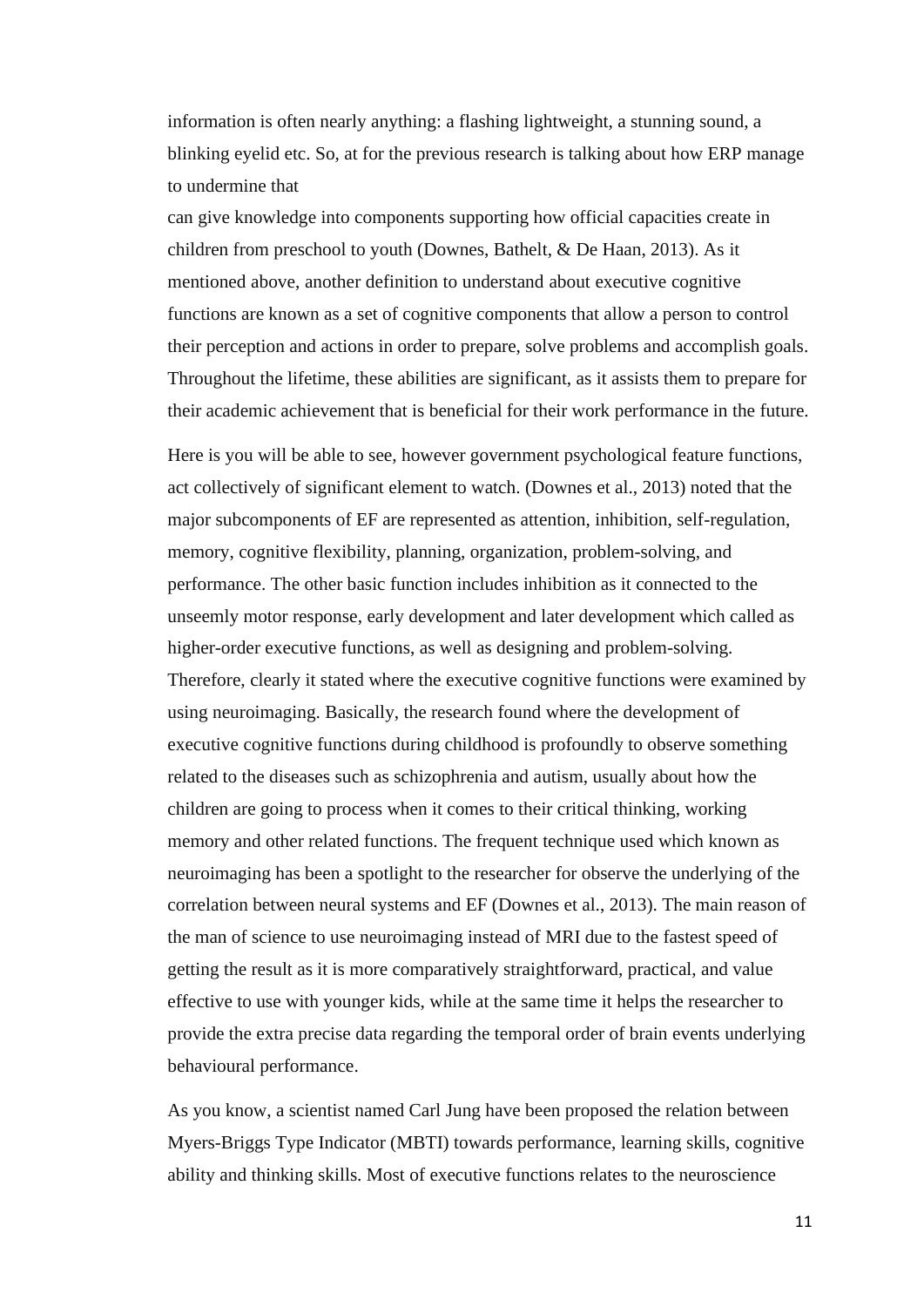branches which specifically about the function of each brain region. It is more than just a brain. The researchers tend to take the difficulties in executive functions development at essential condition. Many diseases related to executive cognitive functions were examined by brain imaging techniques. The tools to observe the development of adolescent to test their executive cognitive functions are mostly related to imaging techniques. However, the research conduct is to test whether MBTI can provide an efficient help to undergo an observation within their executive cognitive functions.

MBTI was created a long time ago. During the meantime, it shows how MBTI is becoming a sensation towards the society. Moreover, MBTI went for many trials by a scientist named Carl Jung. He studied about MBTI for many years thus he found he can add few contents in MBTI perspective to access a stronger understanding about MBTI which associated with somebody's psychological feature perform. He projected a research where MBTI can help people to explore their insight of mind functions, while not to forget about his Big Five Personality Test that includes Openness, Conscientiousness, Agreeableness, Extraversion, and Neuroticism. Duff Boyle stated that personality is partially determined by individual's learning and approach to learning (Kamarulzaman, 2012).

# **2.2 Counter Argument and Criticism**

People particularly towards children and adolescent utilize their EF in their everyday activities. However, EF compose a difficult and complex chain during the mapping to measure. Recently, the measurement processes of EF show some slacks in terms of the way people standardize their living as it lower the accuracy of ecological validity. The study remains concerned which the research obtained by scrutinize on 2 statements of the validity of ecological accuracy towards the measurement, assessments, and tasks related to EF in children. For a further analysis ought to address the interaction between context and EF performance. Additionally, the observation shows the recognition began in the early to concern about the importance of parental involvement in assessments, as it to give an impact towards their changes and push their limit during the early education of children development. This could help them to get to know their strengths and weaknesses as well.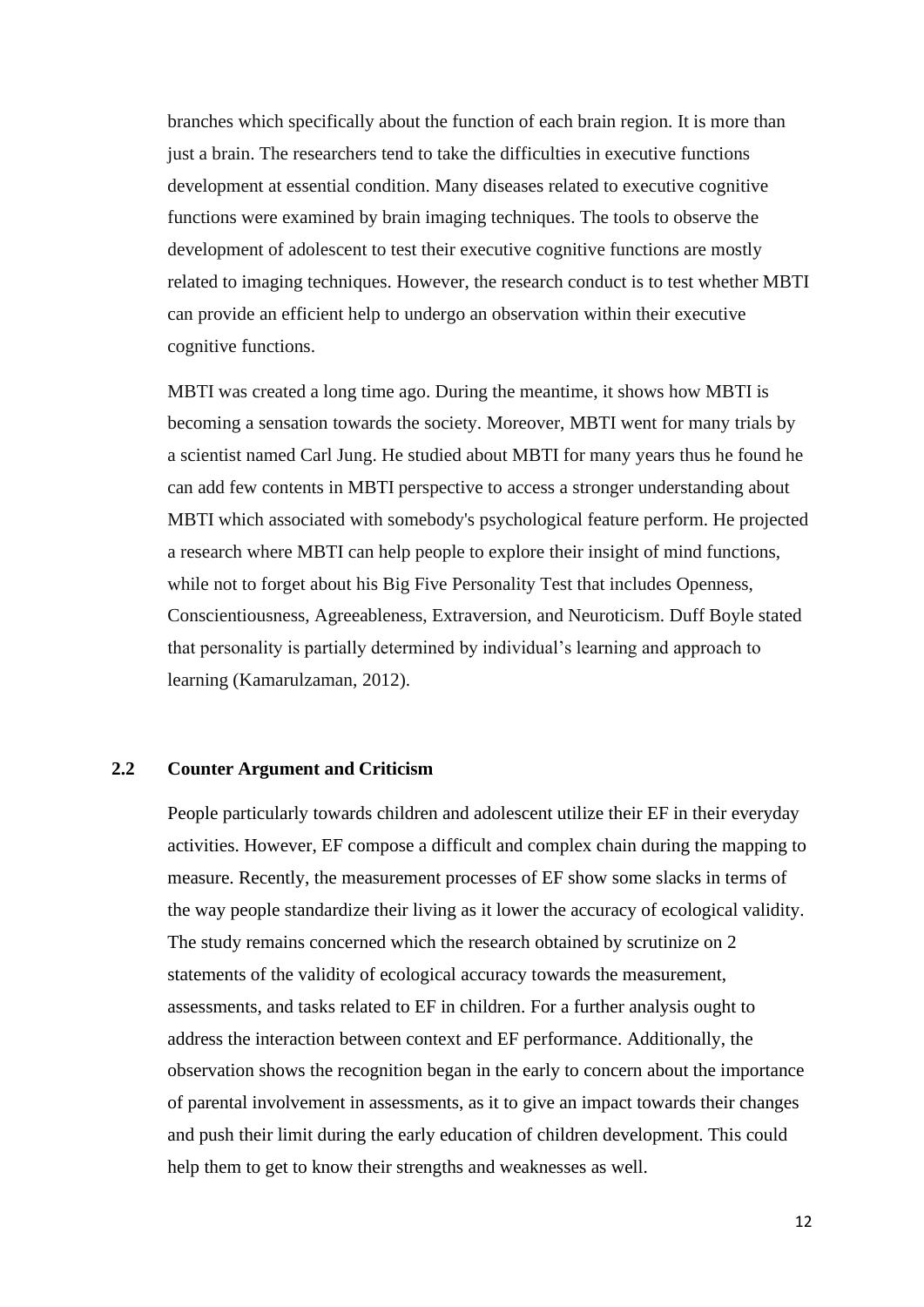There are few statements that reject the personality type which is known as MBTI to be projected towards human daily life as to relate to their cognitive function. We all know the executive functions are related to the development of human in terms of their mental process, where involved an assertion into physical movements. However, Briggs was confirmed about the MBTI which she invented was due to the psychological development, therefore even it was specifically focused on the career selection, Briggs was determined to use as psychological process as well that it related to the function human's mind such as decision making, attention, working memory, and having a flexible thinking. The accuracy of MBTI is still under an observation among the researchers since MBTI is widely known by the people around the world.

Stromberg & Caswell (2015) stated MBTI was completely a meaningless test for people to participate. They claimed that it was lack of evident behind of the test because the lack of prediction by the questions given to certain situations. Even the scientist, behind of this derivative of MBTI, Carl Jung said "*there is no such thing as a pure extravert or a pure introvert. Such a man would be in the lunatic asylum."* Everything was sorted by binary option which "yes" or "no". The advancement of MBTI test nowadays is much better with more options for the Likert scale. Stromberg & Caswell (2015) come out with the result of [data from MBTI test itself s](http://www.indiana.edu/~jobtalk/HRMWebsite/hrm/articles/develop/mbti.pdf)hows that most people are somewhere in the middle for any one category, and just end up being pigeonholed into one or the other. The arguments continued when almost 50% of people by a research data in 2015, shows many people were likely changed their personality type after 5 weeks after they took the test. Due to this result, certain researchers are hesitated about the validation and accuracy of the test. Obviously, they did not believe how the personality type test can work efficiently towards commonly to their behaviour and emotions. In certain condition, it worked, and people are giving a good and wise feedback after taking the test.

# **2.3 Overview and Significance**

Essentially, the discernment of theories about EF and the application of the process rules, mainly to get hold of something about the variation of individuality when it comes to their personality, to explore the link between personality traits and EF (Murdock, Oddi, & Bridgett, 2013). For example, the EF components that indicated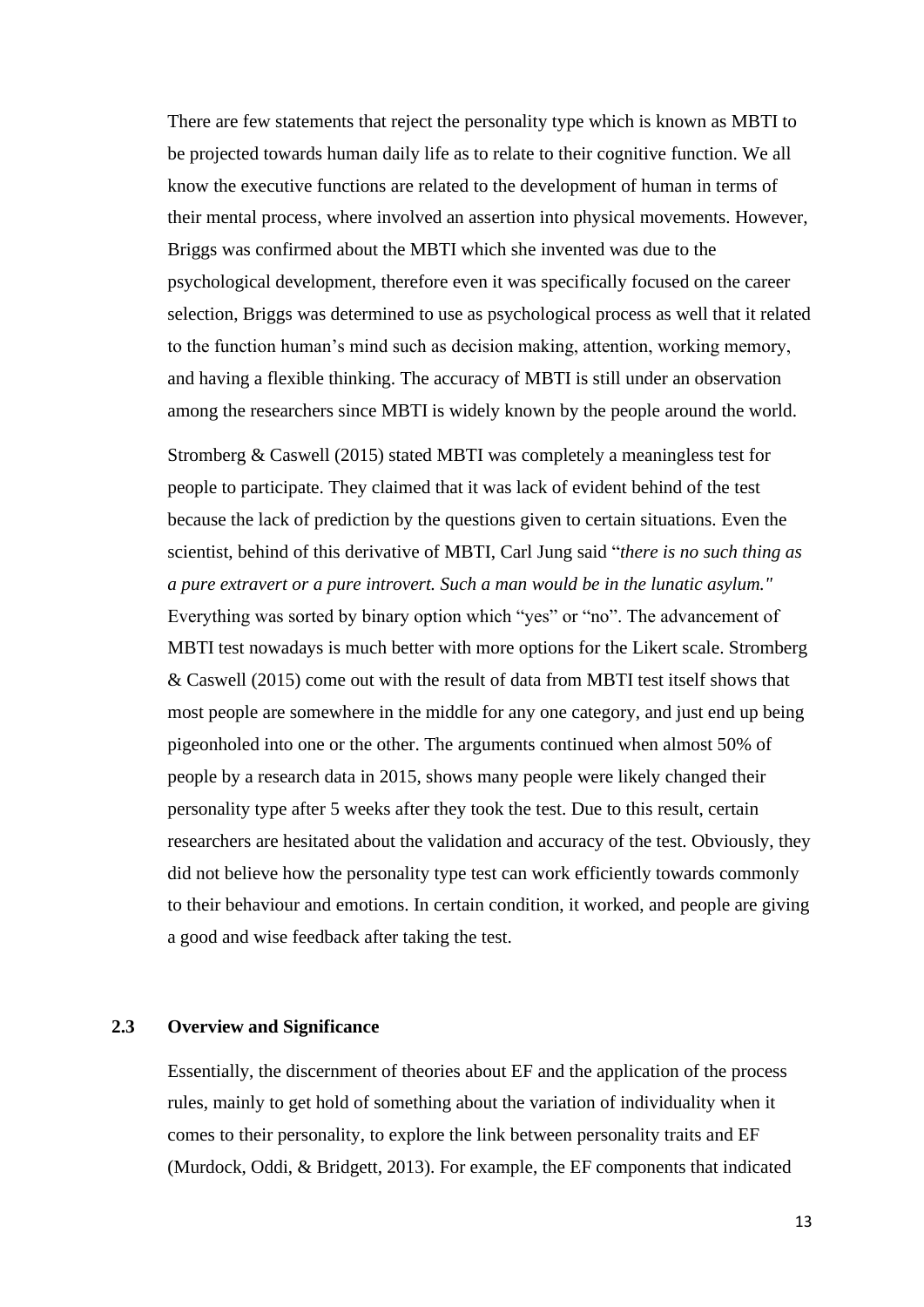personality or behaviour could widen of the enhancement about the related theories, as it more to advancement of the traits, while aiming for intervention in applied settings such as working memory, attention, and emotion-regulation (ER). Good working memory in cognitive development can play an essential role in someone's capacity to store the knowledge thus affects learning ability (Cowan, 2013). Besides, Murdock et al. (2013) stated that links given shows the connection between performance throughout few tested to measure EF and activation of specific areas of the brain along with the connection between EF in terms of personality development association traits prone to give an avenue for understanding the biological science origins of personality or temperament.

When Murdock et al. (2013) proposed that EF are generally focus to the temperament of human mind process, there was also a reference that take places to psychological feature processes which can be promoted onto human's behaviours. Moreover, it gives a sense of purpose to facilitate a goal attainment due to the self-regulation that cause and effects on physical and thought. The factor-analytical data was mentioned by Murdock et al. (2013) that the researcher emphasize about the indicator of EF as it consists of few processes, including cognitive flexibility inhibition and the process of updating and monitoring of working memory. In facts that cognitive flexibility mainly defined as a person's ability to maintain their level of concentration while perform a multitasking, while inhibition is more to a person's ability to stay focus towards unnecessary, whether important or not important, usually in the situation where we need to decide based on the priority. As for the process of updating and monitoring in working memory, refers to a person's ability to frequently noticed about the changes happen and fix any debugs attacked. It considered as focal process regarding to the interrelation of cognitive keywords (Murdock et al., 2013).

The previous literature came out with a suggestion that can pronounced inhibition as the introductory to the components of EF. In view of the importance in understanding the affiliation between cognition and personality, experiments have previously begun to explore links between EF and personality traits. Use one EF part involving inhibition and update/monitoring steps. alternative studies realize a correlation between EF and Neuroticism as higher levels of neuroticism, lower levels of EF output. A previous research has been known proof suggesting that mental disorder is also considerably related to the process of updating and monitoring but not inhibition.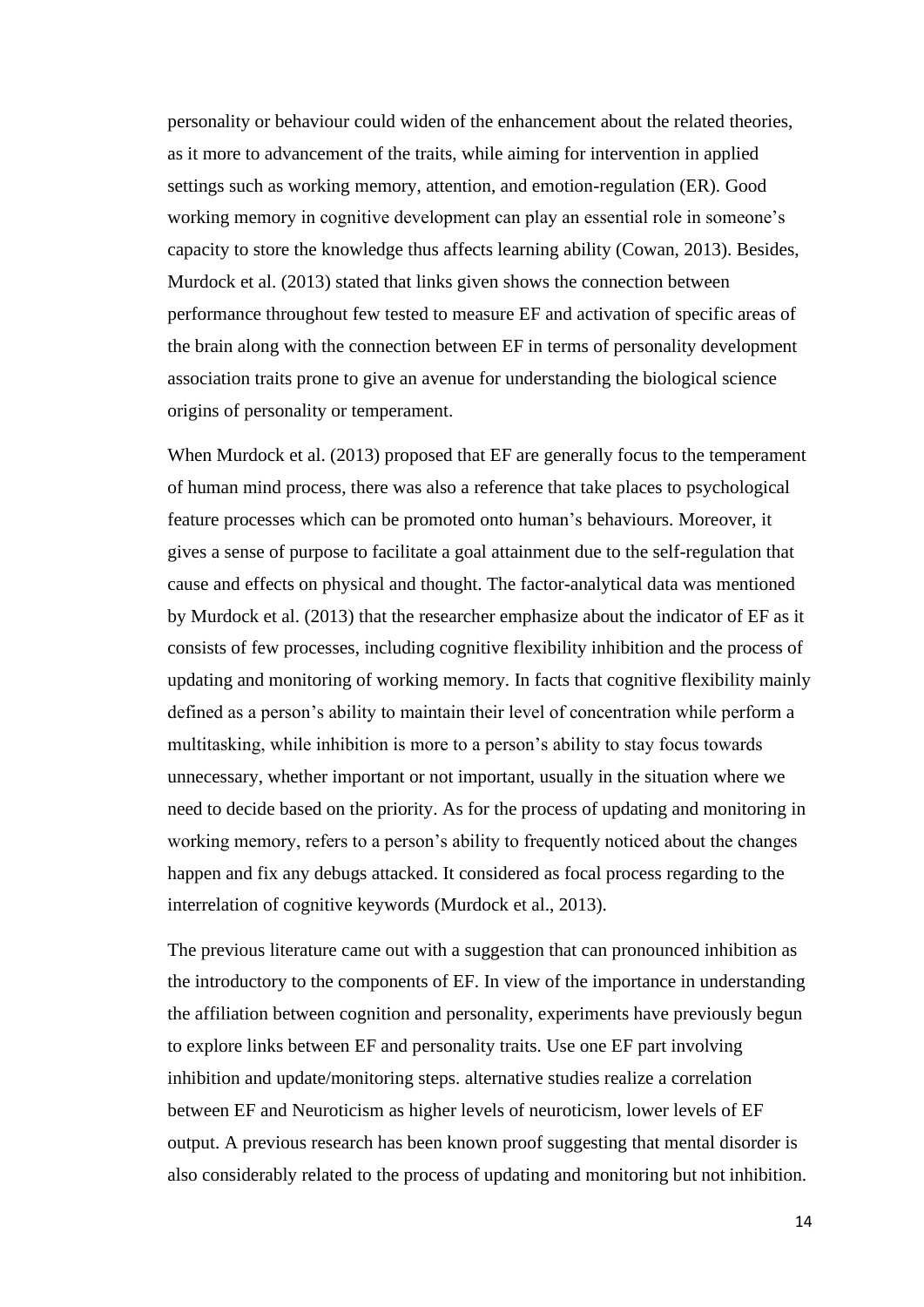Pervious literature found that there was an addition, which related to the association of vital negative vital between mental disorder. Each cognitive flexibility and inhibition involved to the related association as well. Collectively, these studies recommend that each one of the three EF processes is also joined to psychological disorder, though these studies failed to undercover about the relationship between all three factors of EF and mind extended functions at intervals of their samples (Murdock et al., 2013). Thus, mental psychological disorder cannot be determined by someone's EF processes, which failure to prove the relationship between EF, personality and learning ability. Moreover, all the previous research is mainly to observe the association between personality test and executive cognitive functions. Although, for my research project, I am using Myers Brigg Type Indicator to relate with their survey on the questionnaires which related to the executive cognitive function such as 'Emotion Regulation Skills (ERS)', 'Memory Functioning', 'Motivation, Engagement, Competence' and 'Time Management'.

Another previous research talked about the media multitasking (MM) on cognition which is about their attention level while perform more than one task. One of the examples about media multitasking was defined, when a person can keep their concentration in learning while listening to music. Another example is when a person can perform both tasks which is texting a message while watching a movie. The relatable about the statement above where MBTI is emphasizing the cognition of a person that require their attention and working memory. Therefore, it would help for a researcher to know which MBTI can perform their task in multitasking mode effectively. Stavrinos, McManus, Underhill, & Lechtreck (2019) suggested that MM is associated with productivity level, depends on the tasks given to connect with the sustainability of attention and self-reported basic cognitive process are main near to the failures.

According to (Stavrinos et al., 2019) longitudinal research is needed to discern how MM impacts development of attention over the course of adolescence. The result shows the association between level of MM and the integration of incidents and environment when it comes to perception and evaluation. As the higher levels of MM or the lower levels of MM will likely be impacted by the correlation above (Stavrinos et al., 2019). It is strongly associated the relationship between personality types and executive functions. There is also an indicator was saying, personality types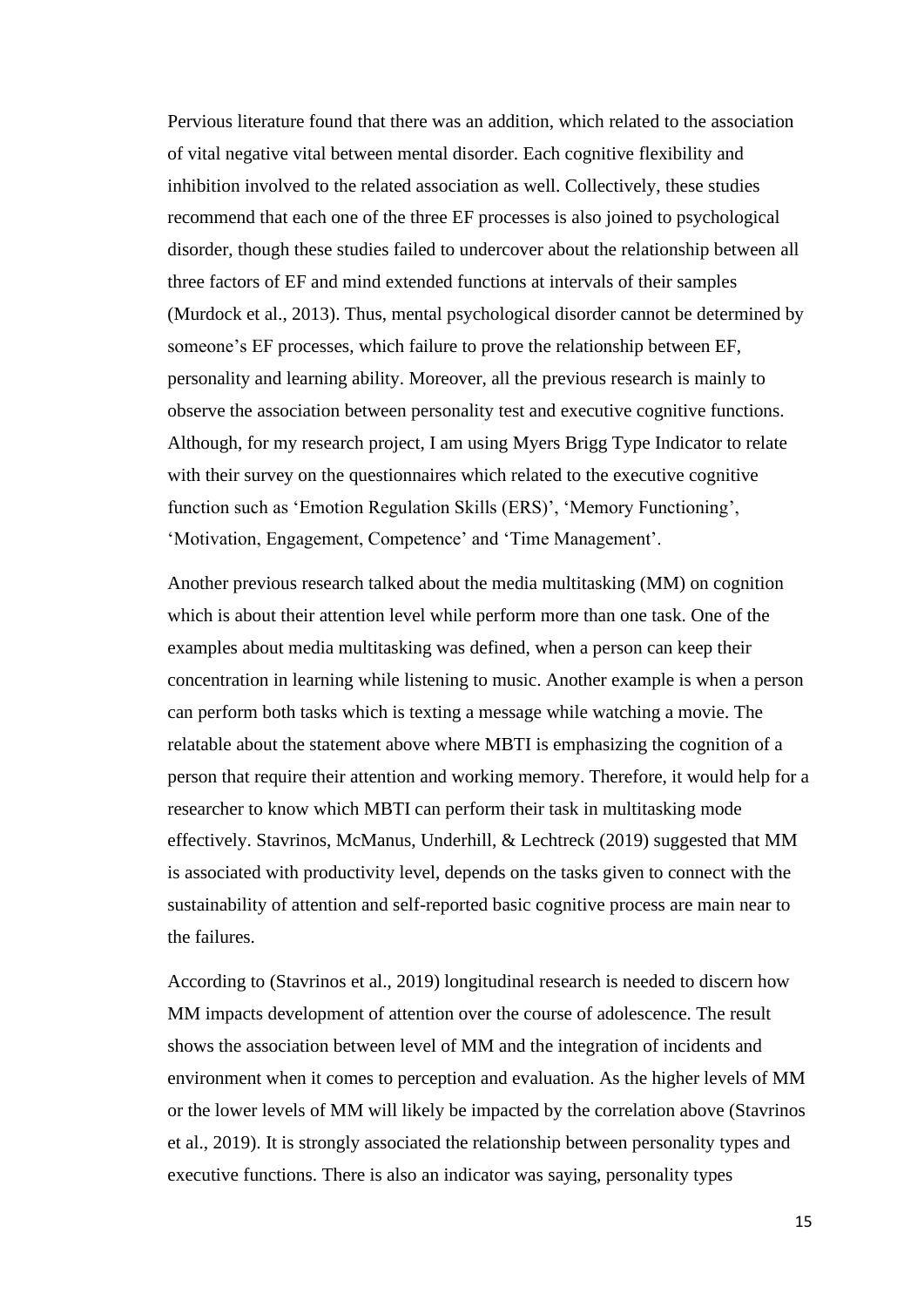preferences effects on individual's motivation and interest when it comes to learning and studying. Basically, the research involved is about someone's executive cognitive functions can measure their intelligence.

#### **Chapter 3: Research Methodology**

# **3.1 Research Design**

The research design used in this study is quantitative analysis. The rationale for choosing this type is because of time constraints due to only having less than 6 months to complete the research. Besides, quantitative analysis is convenient for large data samples compared to qualitative, which is important for correlational studies. The quantitative research design used is a non-experimental type which is correlational research. This design is chosen because the study only aims to identify the strength and direction of relationship between the two variables: Myers briggs test indicator (MBTI) and executive cognitive function towards their learning among  $1<sup>st</sup>$ year students in UNIMAS.

# **3.2 Subject & Sample Size**

The study population for this research are secondary school students in Malaysia Cognitive Correlates of Personality Links Between Executive Functioning and the Big Five Personality Traits (Murdock et al., 2013) found that personality associations between executive functioning (EF) and personality traits can be tested. The students are also currently taking their courses online due to the implementation of COVID-19 pandemic movement restrictions and social distancing measures. The samples are taken from students at the age of 18 and above, which specifically on  $1<sup>st</sup>$  year students in UNIMAS and the sample size calculated is 140 students. Convenience sampling is chosen because they are easily accessible and from the same region as the researcher and there is limited time for a research process as well. Moreover, these students are staying at home due to the pandemic, it will be easier to get in touch with them through online chat group or any other social media. The decision for this specific title is to get to know their ways of managing their mental state during this tough situation where they cannot engage in face to face with their educators. Therefore, it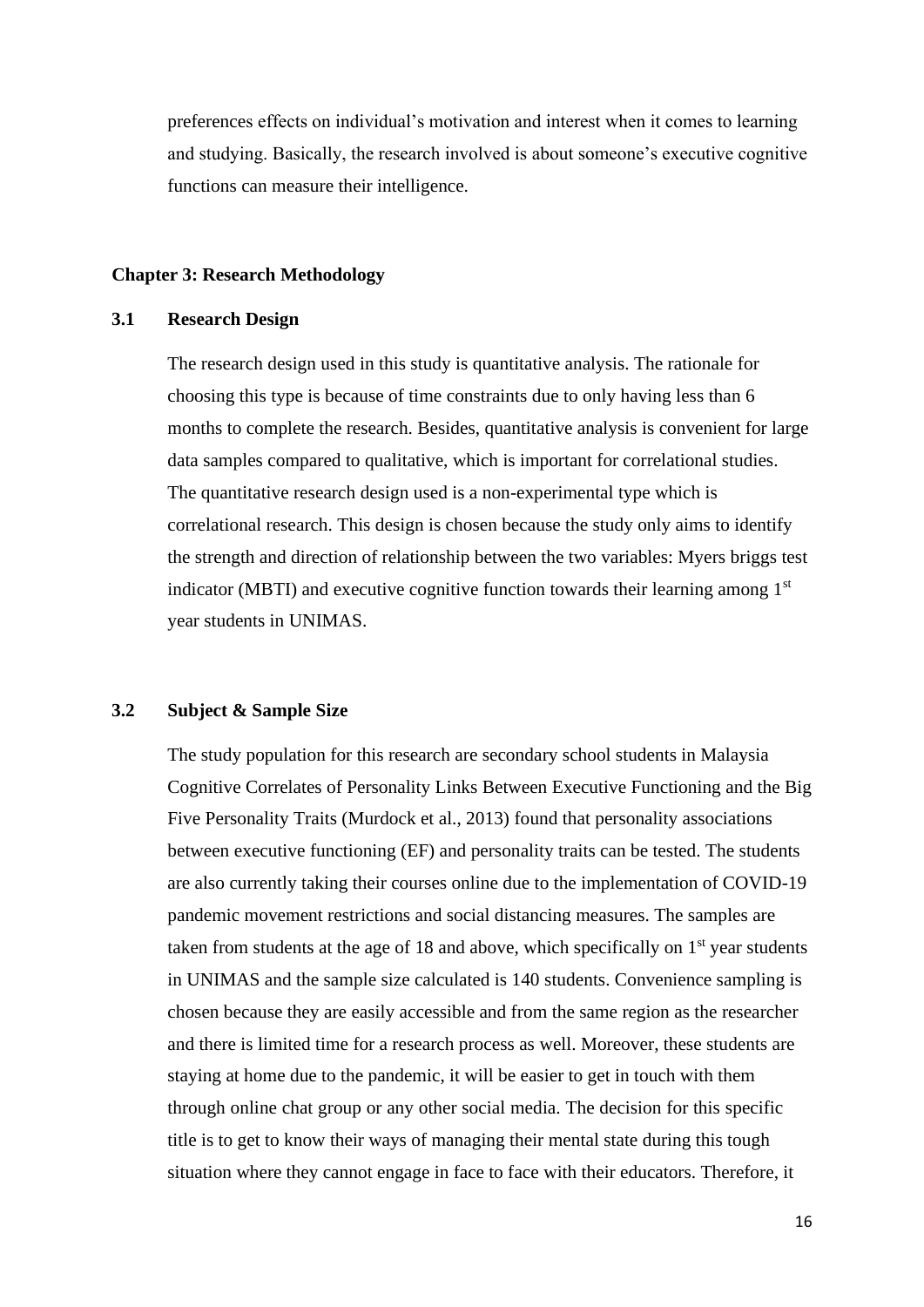will gain more insight how they can dive into this research to help the researcher to observe whether the validity of MBTI result to examine their executive cognitive functions. These factors may have a strong effect on their result as well. The sampling procedure used is simple random sampling. Anyone belonging to the sample group has an equal and independent chance of being randomly chosen as a research participant. This method is chosen because it is faster to gather samples and there are no requirements for strata.

# **3.3 Inclusion & Exclusion Criteria**

Since the population that the researcher choose is  $1<sup>st</sup>$  year students and the age is not restricted towards the students are from  $1<sup>st</sup>$  year batch. The population choose is random from all faculties in UNIMAS. Therefore, if a student did not require one of the criteria stated, their result shall be dismissed due to irrelevant population criteria. The participant must require all the criteria stated by the researcher. MBTI knowledge before taking the survey form is not required since the survey form already require a student to get their MBTI result by the question provided.

# **3.4 Data Collection Procedure**

Data collection is performed through Google Forms. Google Forms are used because it does not require any cost and allows better reach as people have limited contact during this COVID-19 pandemic. The links for the forms are disseminated to the secondary school students through WhatsApp groups or friend groups through referral of two gatekeepers who have direct access to these groups. After clicking the link, they will be brought to the front page of the Google Forms questionnaire. Participants are required to read through the research objectives and ethical considerations before proceeding forward. They are also asked to provide honest answers, however they can ignore any questions they do not want to answer. The email addresses of the researchers are given in case they need clarification for any of the questions. When participants have submitted the form, Google Forms will automatically display the data in pie charts and graphs. Every individual response can be seen, and all responses can be downloaded as a Microsoft Excel file. When the number of responses has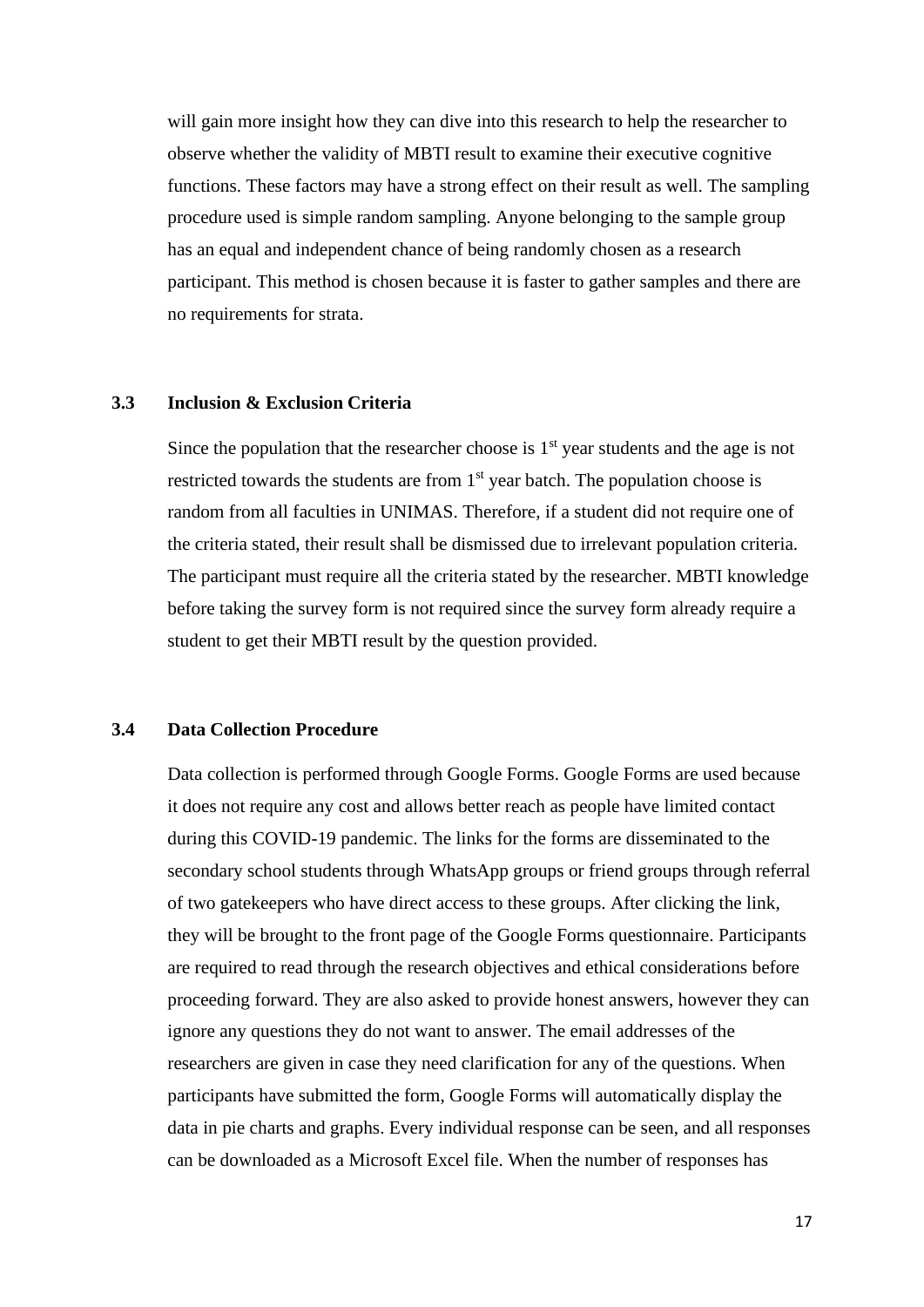reached the required sample size, any further submission is disallowed. The MBTI section will be analysed and divided into groups manually by a researcher based on the question and answer given by the participants and MBTI characteristics from "16 personalities" official website.

Before starting the questionnaire, participants are briefed on research objectives and what the research is used for. In this context, it is used to fulfil the requirements of the participants to take the personality test which prepared by the distributor. Furthermore, the findings of the study can help to identify how MBTI can be an efficient tool to measure the executive cognitive function among the study population, as well as suggest ways to improve their learning. Participants are made aware that they are not being forced to answer their willing to join the participation is completely voluntary. The identity of participants will be kept anonymous. No sensitive information such as names, e-mail addresses or identity card numbers will be relevant in data collection. If they experience discomfort to answer any of the questions or feel that it is too personal to share, they allowed to ignore them. Participants are free to drop out at any point in the questionnaire should they wish to leave. Lastly, they are thanked for their cooperation and contribution to the study.

# **3.5 Data Analysis Procedure**

The data from the questionnaire responses are entered into IBM SPSS Statistics 25 software for tabulation and analysis. Descriptive analysis is performed on the data in Section A such as demographic and MBTI, followed by section B until section E which includes, time management, emotional regulation skills, memory functioning, and self-motivation by observing the frequencies and mean. The results of each range in the Likert scale of Section B, C, D, and E, are also described in a similar manner. Each section will be visualized into pie charts and bar graphs. Associations between variables are observed and interpreted using inferential analysis. The relationship between gender & EF and relationship between gender and self-motivation are by using the Independent T-test because gender is a nominal data. The relationship between EF, MBTI, gender, and self-motivation are measured by using the regression test.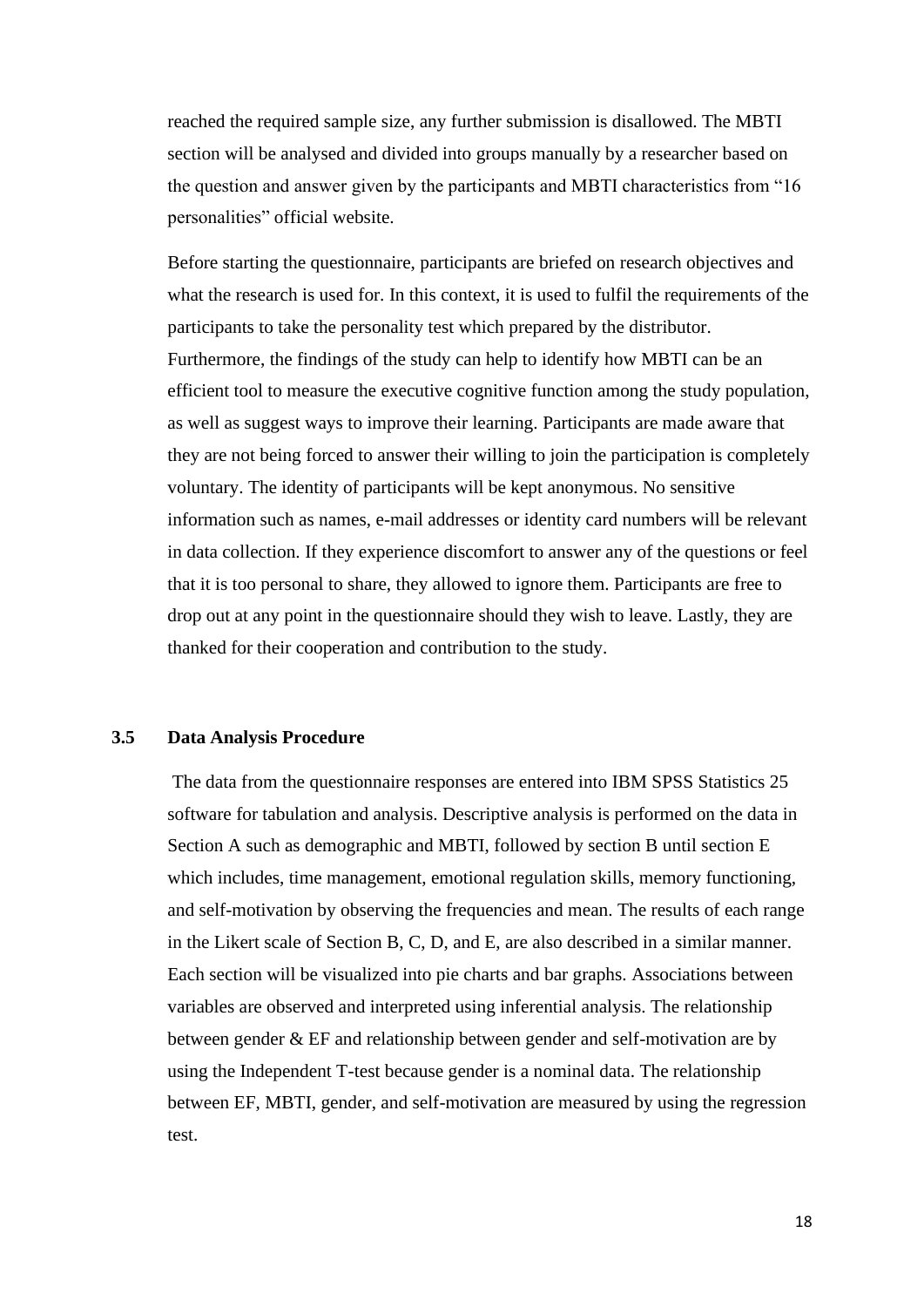The instrument used for collecting data in this study is an online questionnaire. The questionnaire is divided into 5 sections: A, B, C, D, and E. Section A consists of multiple-choice questions and short answers, given the questions about gender, MBTI. For section B until E, it consists of emotion regulation, memory functioning, time management, and self-motivation and Likert scale will be used for the sections. Participants are not allowed to not divulge their gender by choosing the 'Prefer not to say' option. These questions are relevant to determine correlations between gender and EF, gender and self-motivation, and EF, MBTI, gender, and self-motivation.

Questions in section A is to find out the personality types (MBTI) of each participant before they can proceed to the next section. This is a vital section as for the data collection is mainly for the objectives of this research. Section B, section C, section D, and section E, are for assessing the magnitude of executive functions of participants towards their learning. They are in the form of five-point Likert Scales. The scale for statements in Section B until E, are frequency-related, ranging from '1- Never', '2-Rarely', '3-Sometimes', '4-Often' and '5-Very Often'. These questions were extracted from the Myers-Briggs Type Indicator Test, Emotion Regulation Skills Questionnaire developed by Mirabile (2014), Memory Functioning Questionnaire (MFQ) developed by Gilewski (2014), Self-Motivation test by Kubischta (2014), and Time Management Personal Assessment by Wayne State University (2007). They have been adapted to fit the context of the research objective and topic to ensure participants can understand and relate to the questions (Appendix).

# **4.0 Result & Analysis**

# **4.1 Descriptive**

This section will discuss and explain about the executive functions of learning capability in MBTI among  $1<sup>st</sup>$  year students in UNIMAS. The data collected through an online survey and  $140$  participants of  $1<sup>st</sup>$  year students from different faculty and able to complete the survey within the time given. No range age of the students between years as long as the student fulfill the requirement as  $1<sup>st</sup>$  year student. For the gender, there are 82 female students, and 58 male students contribute this research. The result will be analysed and interpreted with three different tests in Statistical Package for the Social Sciences (SPSS), which is independent *t-*Test and One-way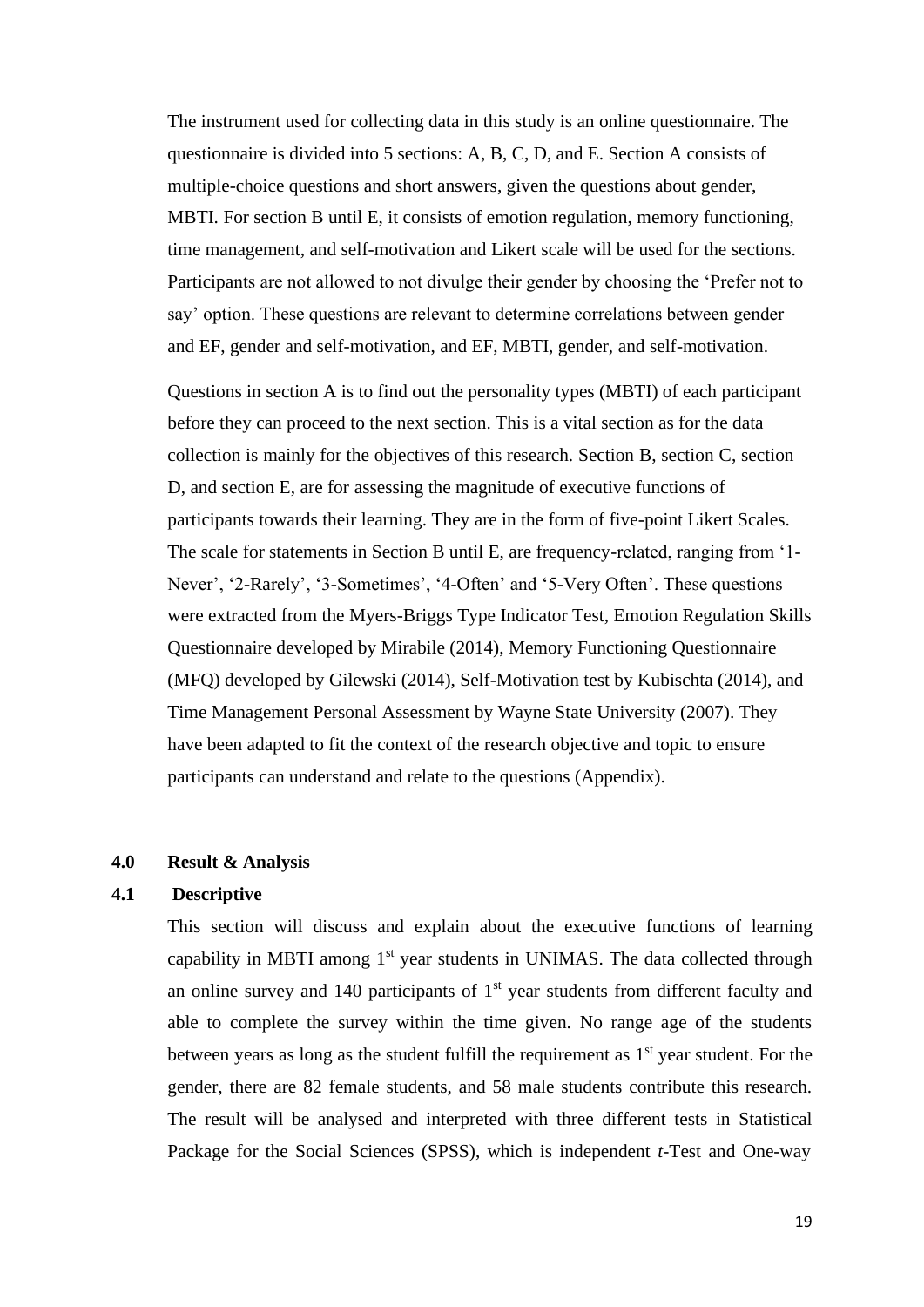ANOVA, and multiple regression. Under the survey questionnaire, the section divided into three which is Myers-Brigg Type Indicator (MBTI), executive functions (EF) and self-motivation (SM).



**Diagram 1: Percentage of Participants in Gender**

After the survey collected, the variables will be tested with two inferential data analysis and divided into three sections for independent *t-*test, One-way ANOVA, and multiple regression. Independent *t-*test used to compare the executive functions (EF) and self-motivation (SM) based on gender. One-way ANOVA used to compare the executive functions (EF) and self-motivation (SM) based on MBTI. Multiple Regression to predict the relationship between the independent variables which includes Myers-Brigg Type Indicator (MBTI), gender and self-motivation (SM) and the dependent variables which is executive functions (EF).



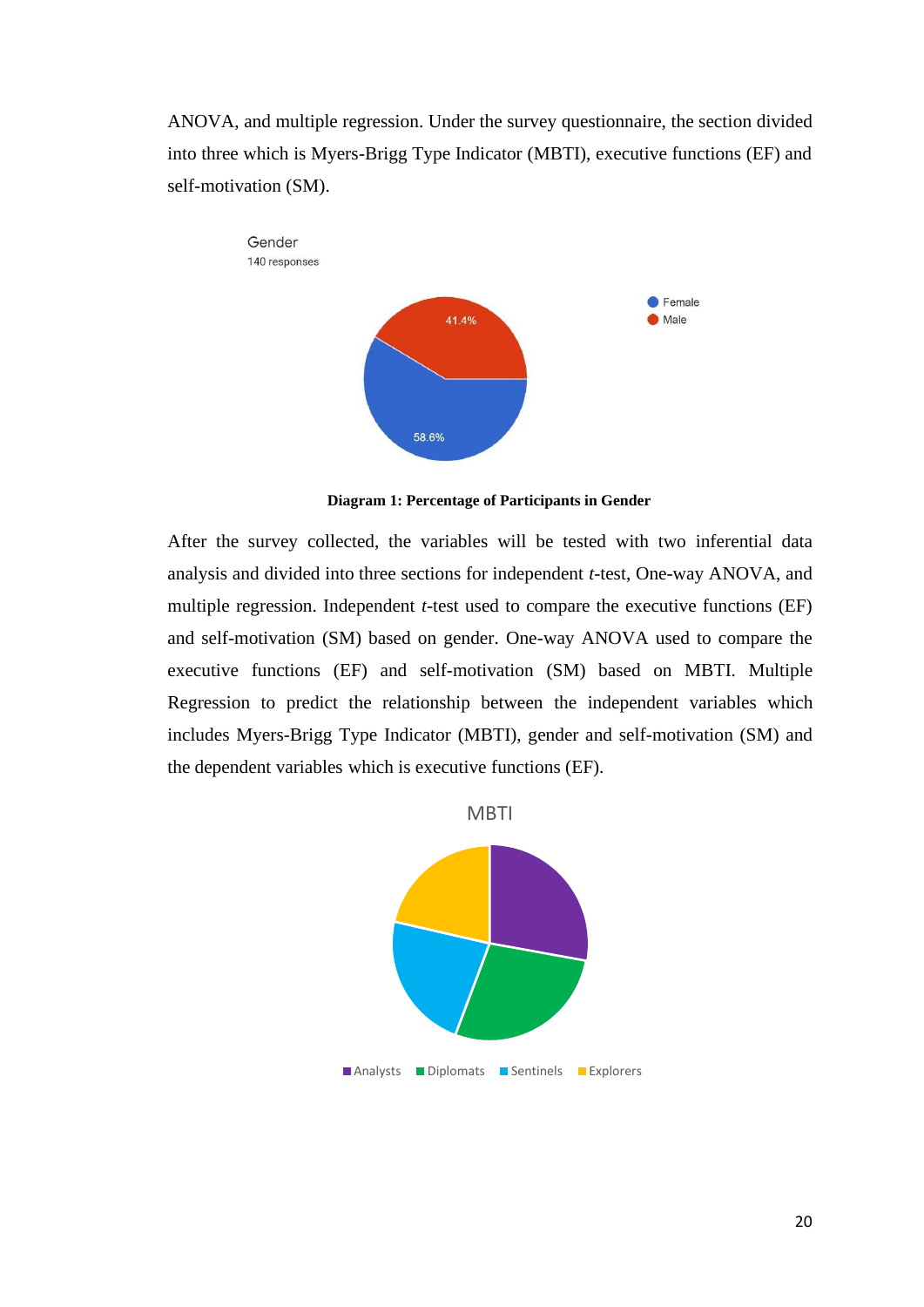#### **Diagram 2: Percentage of MBTI**

# **4.2 Analysis (Inferential)**

# **4.2.1 Independent T-Test**

# **H01: There is no significant difference in executive functions (EF) of 1 st year students in UNIMAS in terms of gender.**

| <b>Group Statistics</b>  |        |    |        |                |                 |  |  |  |  |
|--------------------------|--------|----|--------|----------------|-----------------|--|--|--|--|
|                          | Gender | N  | Mean   | Std. Deviation | Std. Error Mean |  |  |  |  |
| Executive Functions (EF) | Male   | 58 | 3.5538 | .57319         | .07526          |  |  |  |  |
|                          | Female | 82 | 3.3924 | .41564         | .04590          |  |  |  |  |

|                  |           |                 |      |            | <b>Independent Samples Test</b> |         |                              |                   |                   |        |
|------------------|-----------|-----------------|------|------------|---------------------------------|---------|------------------------------|-------------------|-------------------|--------|
|                  |           | Levene's Test   |      |            |                                 |         |                              |                   |                   |        |
|                  |           | for Equality of |      |            |                                 |         |                              |                   |                   |        |
|                  |           | Variances       |      |            |                                 |         | t-test for Equality of Means |                   |                   |        |
|                  |           |                 |      |            |                                 |         |                              |                   | 95% Confidence    |        |
|                  |           |                 |      |            | Sig.                            |         |                              |                   | Interval of the   |        |
|                  |           |                 |      |            |                                 | $(2 -$  | Mean                         | Std. Error        | <b>Difference</b> |        |
|                  |           | F               | Sig. | t          | df                              | tailed) | <b>Difference</b>            | <b>Difference</b> | Lower             | Upper  |
| Executive        | Equal     | 9.979           |      | .002 1.931 | 138                             | .055    | .16136                       | .08354            | $-0.00383$        | .32655 |
| <b>Functions</b> | variances |                 |      |            |                                 |         |                              |                   |                   |        |
| (EF)             | assumed   |                 |      |            |                                 |         |                              |                   |                   |        |
|                  | Equal     |                 |      |            | 1.830 97.768                    | .070    | .16136                       | .08816            | $-01359$          | .33630 |
|                  | variances |                 |      |            |                                 |         |                              |                   |                   |        |
|                  | not       |                 |      |            |                                 |         |                              |                   |                   |        |
|                  | assumed   |                 |      |            |                                 |         |                              |                   |                   |        |

# **Table 1: Independent T-test between EF and Gender**

#### **Table 2: Independent T-test between EF and Gender**

Dependent variable is measurable. So, this one the dependent variables are Executive Functions with score scale measurement 1-5. The nearest the score to 5, the good executive functions will be. Independent variables consist of gender, MBTI, and selfmotivation. The objective of the study is to determine if there will be relationship between executive functions (EF) of learning capability and gender. It was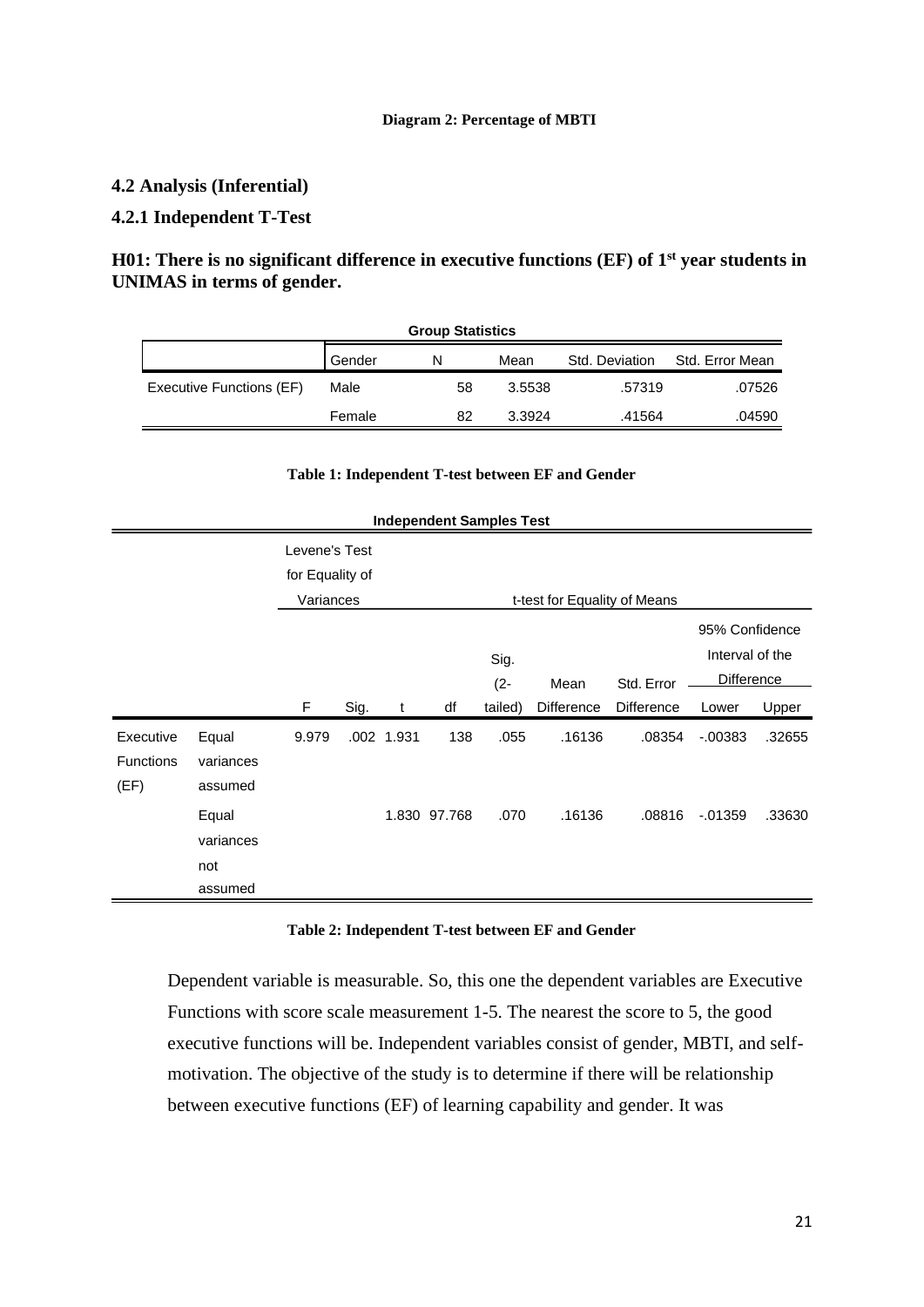hypothesized that the score of executive functions (EF) of learning capability will have no differences between male and female. To test this hypothesis, an independent samples t-test was conducted. Result reveals that executive functions (EF) of learning capability not significantly associated between male and female.

Based on Table 1, result shows the score of mean and standard deviation between executive functions (EF) and gender. Result reveals that executive functions (EF) of learning capability not significantly associated between male ( $\mu$  = 3.55,  $\sigma$  = 0.57) and female (μ = 3.39, σ = 0.42), t (138) = 1.931, p=.055. The effect size is small (Cohen's  $d = 0.328$ ). Based on Table 2, the value of sig. (2-tailed) between executive functions and gender is larger than [p=0.05]. Hence, fail to reject the null hypothesis. Therefore, the group mean is statistically having significance different. Thus, this finding suggests that gender is unlikely contributed to determine the executive functions (EF) on learning capability among 1st year students in UNIMAS.

**H02: There is no significant difference in self-motivation (SM) of 1 st year students in UNIMAS in terms of gender.**

| <b>Group Statistics</b> |        |   |    |        |                |                 |  |  |  |
|-------------------------|--------|---|----|--------|----------------|-----------------|--|--|--|
|                         | Gender | N |    | Mean   | Std. Deviation | Std. Error Mean |  |  |  |
| Self-Motivation         | Male   |   | 58 | 3.2709 | .38003         | .04990          |  |  |  |
|                         | Female |   | 82 | 3.2718 | .49823         | .05502          |  |  |  |

#### **Table 3: Independent T-test between EF and Gender**

| <b>Independent Samples Test</b> |  |
|---------------------------------|--|
|---------------------------------|--|

|                     |                                      | Levene's Test<br>for Equality of<br>Variances |      |           |            |                | t-test for Equality of Means |                   |                                                        |        |
|---------------------|--------------------------------------|-----------------------------------------------|------|-----------|------------|----------------|------------------------------|-------------------|--------------------------------------------------------|--------|
|                     |                                      |                                               |      |           |            | Sig.<br>$(2 -$ | Mean                         | Std. Error        | 95% Confidence<br>Interval of the<br><b>Difference</b> |        |
|                     |                                      | F                                             | Sig. | t         | df         | tailed)        | <b>Difference</b>            | <b>Difference</b> | Lower                                                  | Upper  |
| Self-<br>Motivation | Equal<br>variances<br>assumed        | 8.330                                         | .005 | ٠<br>.011 | 138        | .991           | $-.00084$                    | .07775            | $-15457$                                               | .15289 |
|                     | Equal<br>variances<br>not<br>assumed |                                               |      | .011      | $-137.171$ | .991           | $-.00084$                    | .07428            | $-14772$                                               | .14604 |